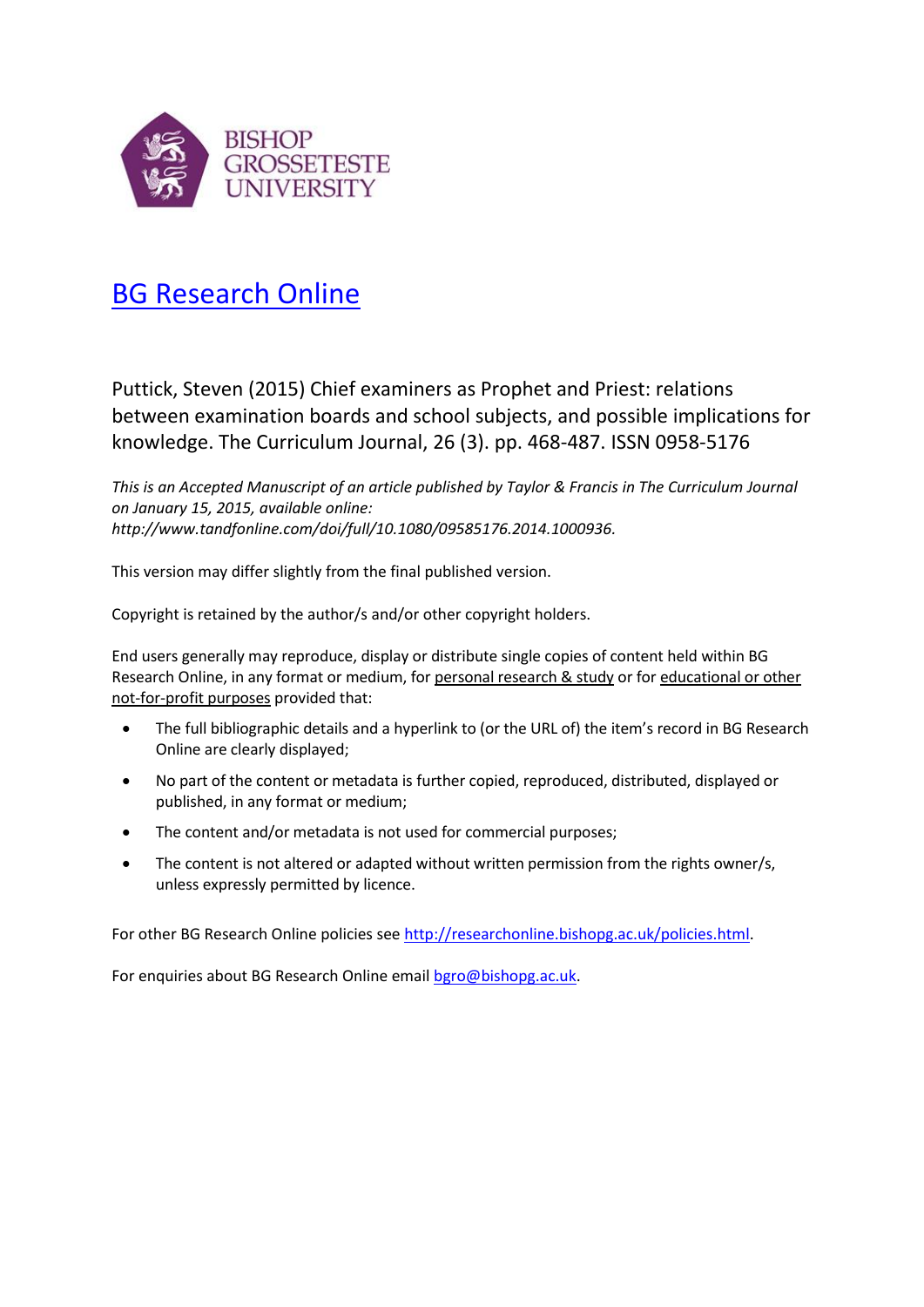# Chief Examiners as Prophet and Priest: relations between examination boards and school subjects, and possible implications for knowledge

Steven Puttick Bishop Grosseteste University Lincoln, LN1 3DY 01522 527347 [steven.puttick@bishopg.ac.uk](mailto:steven.puttick@bishopg.ac.uk)

# **Abstract**

Evidence from an ethnographic study of three secondary school geography departments in England is drawn on to describe aspects of the relationships between examination boards and school subjects. This paper focuses on one department, in 'Town Comprehensive', and the argument is illustrated through a discussion of observed lessons with a teacher in this department. Ofqual have recently announced that examination boards may continue to endorse commercially available teaching resources. The argument presented in the current paper extends possible areas of 'risk' identified beyond those they currently consider. Specifically, it is argued that chief examiners play multiple roles in the recontextualisation of knowledge, holding substantial power over school subjects. The strong role of accreditation as a rationale is argued to restrict knowledge taught in school geography to horizontal discourses, limiting students' access to powerful knowledge.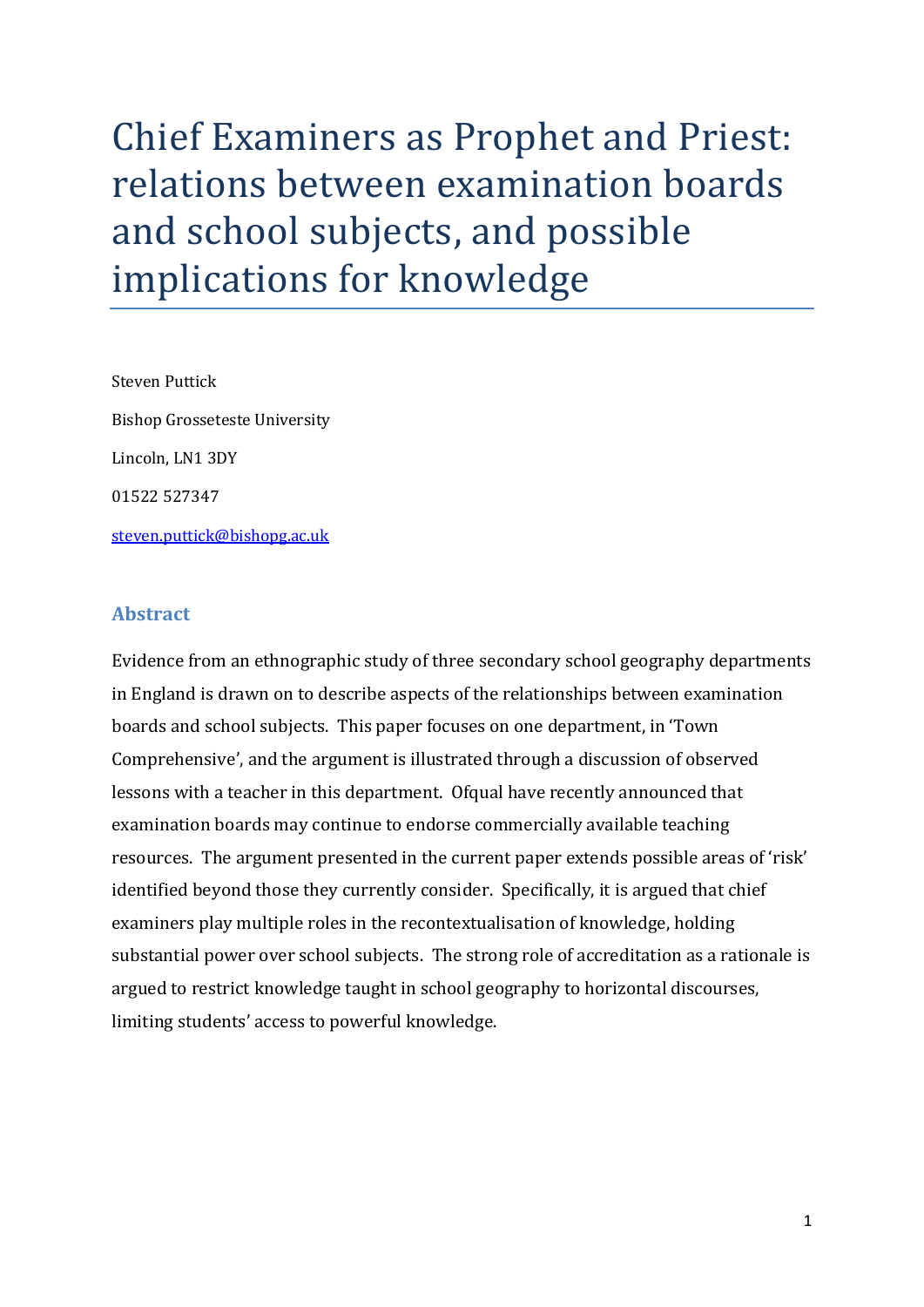#### **Key terms**

Geography, Powerful knowledge, Assessment, Secondary schools, Chief Examiners

#### **Introduction**

Ofqual (Office of Qualifications and Examinations Regulation) recently ruled that examination boards in England may continue to endorse textbooks. Chief examiners may continue to author textbooks, teaching resources, examination specifications, questions, and mark schemes. Ofqual's decision, announced alongside new controls and regulation, is based on the belief that 'endorsed resources offer often vital support to teachers and students throughout the course and when preparing for exams' (Ofqual 2014). Ofqual identify the following possible risks associated with examination board endorsed resources: the undermining of standards; giving of unfair advantage to some students; and predictability or repetition of questions,for example, through an examiner writing the same question in a textbook or revision guide as they later set for an examination.

The 14 to 19 qualifications structure in England has attracted considerable debate and policy intervention (Pring et al. 2009; Richardson 2007). A recent critique of textbooks in England argued that a challenge to the production of higher quality textbooks is the 'frequent change in the form and content of national qualifications' (Oates 2014, p.4). Oates contrasts textbooks in England against examples from Singapore and Hong Kong. Praising these international examples he argues that, against them, 'the narrow instrumentalism, poor organisation and poor theoretical underpinning, of the (entirely typical) GCSE textbook is extraordinary by comparison' (p.19).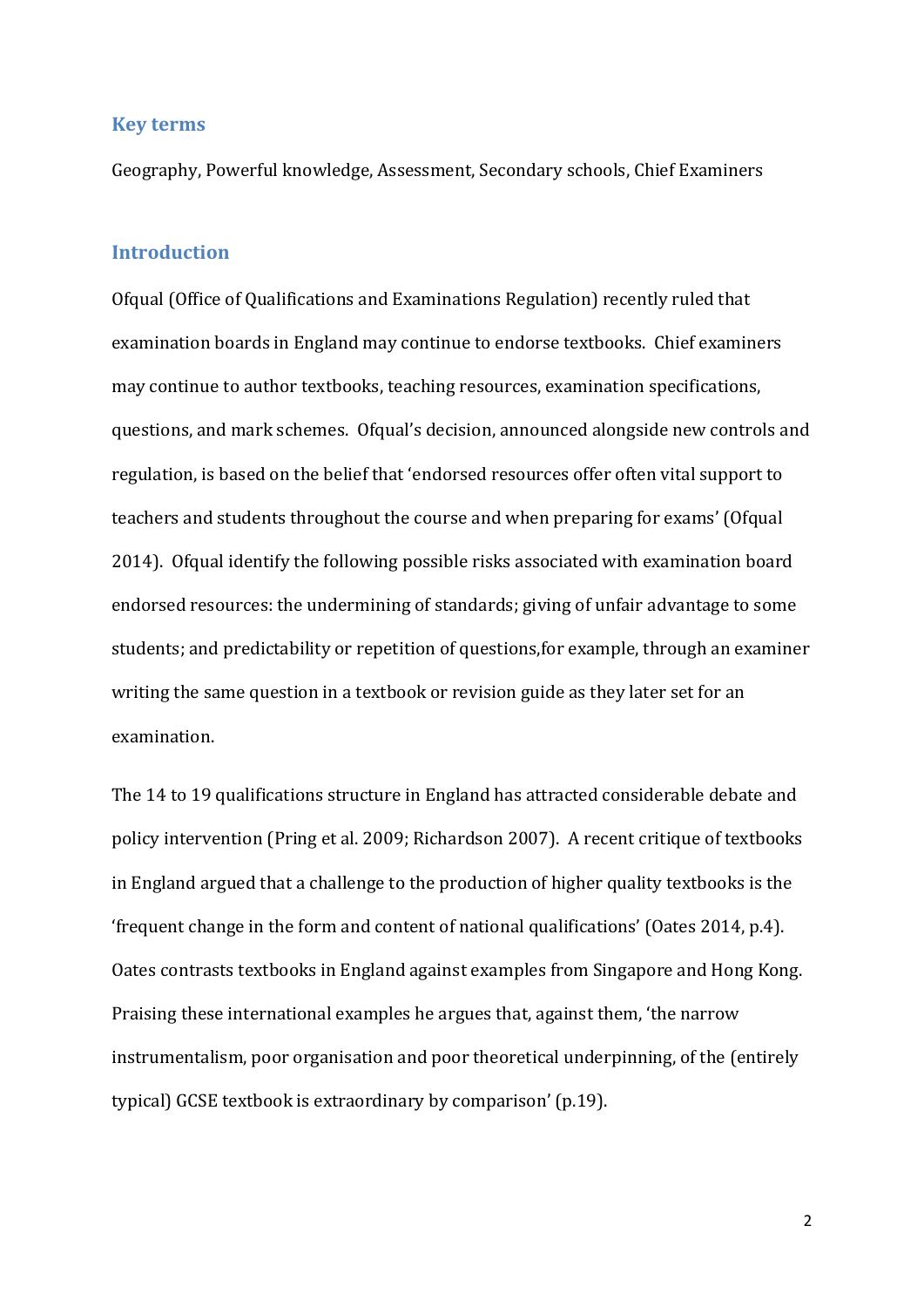A significant change to the form and content of national qualifications in England happened in 1986 when the main leaving examinations – CSEs (Certificate of Secondary Education) and O Levels - were combined into the new General Certificate of Secondary Education (GCSE). Pring et al. argue it is significant this merger left 'less room for teacher judgement in the assessment of the learners' work' (p.4), and also that 'Grade C in fact, if not in theory, came to be perceived as the 'pass mark', with the proportion of pupils gaining five A\*-C grades becoming a major school performance indicator' (p.4). The qualification is the most common awarded to students in England at 16 (although GCSEs are also taken at other ages, most notably students later retaking English and Maths); over one million GCSE papers are sat in the UK every year (JCQ, 2014).

The current paper presents anargument against existing accreditation arrangements in GCSE geography by analysing the multiple roles played by chief examiners in relation to school geography, and by analysing possible implications for the nature of knowledge taught in the school subject.

Exploring the field of school subjects from the perspective offered by Bernstein's (2000) pedagogic device, chief examiners are argued to hold considerable power over the school subject, occupying positions of, in Bernstein's terms, Prophet and Priest. After making this argument, possible implications for the nature of knowledge taught in school subjects are discussed. I argue that the current role of accreditation – particularly in terms of the multiple roles played by chief examiners - in school geography potentially restricts the knowledge taught to horizontal discourses, limiting the extent to which students might be given access to powerful knowledge (Young & Muller 2013). This argument extends the analysis of powerful knowledge in school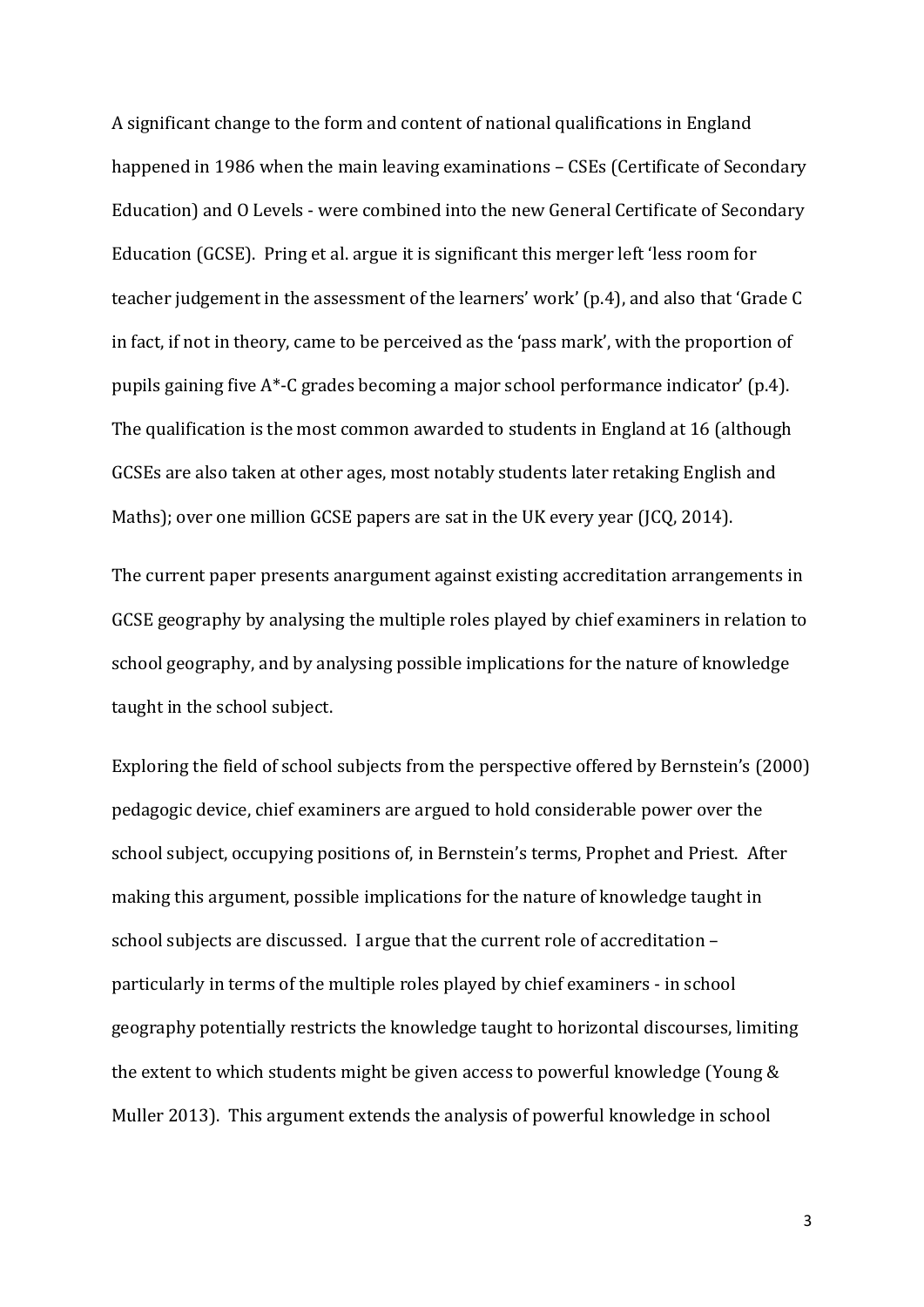geography offered by Roberts (2014) by considering the particular implications of accreditation as a rationale for knowledge.

#### **Geography education knowledge debate**

The 'knowledge debate' (Biddulph 2011, p.89) in geography education research has been stimulated by on-going reviews of the NC in England and Wales, and by broader discussion of knowledge in social realism. Contributions to the knowledge debate in geography education research have contended, following debates in social realism (Maton 2014; Young & Muller 2013; Young 2008), and other theoretical perspectives, such as pragmatism (Biesta 2014), that there is a need to give knowledge greater attention. Forceful critiques of knowledge in school geography have been made, including charges of 'objectivism', 'scientism', and 'naïve realism' (Firth 2013; 2012; 2011; Morgan 2012, 2011; Butt & Collins 2013; Lambert 2011; Winter 2009; Winter & Firth 2007).

Critiques of school geography are also stimulated by engagements with academic geography. For example, Firth (2007) relates Heyman's (2007, 2000) and Castree's (2003) concerns – that undergraduate pedagogy does not reflect the different epistemological perspectives of the discipline – to school geography. In Heyman's terms:

Little space has been devoted to discussing the implications of new epistemologies for classroom practice and pedagogical theory. Despite all the post-reflexivity on the research process, academic knowledge is still overwhelmingly treated instrumentally...conceived of as information that is unproblematically transmissible as a commodity. (Heyman 2000, p.299)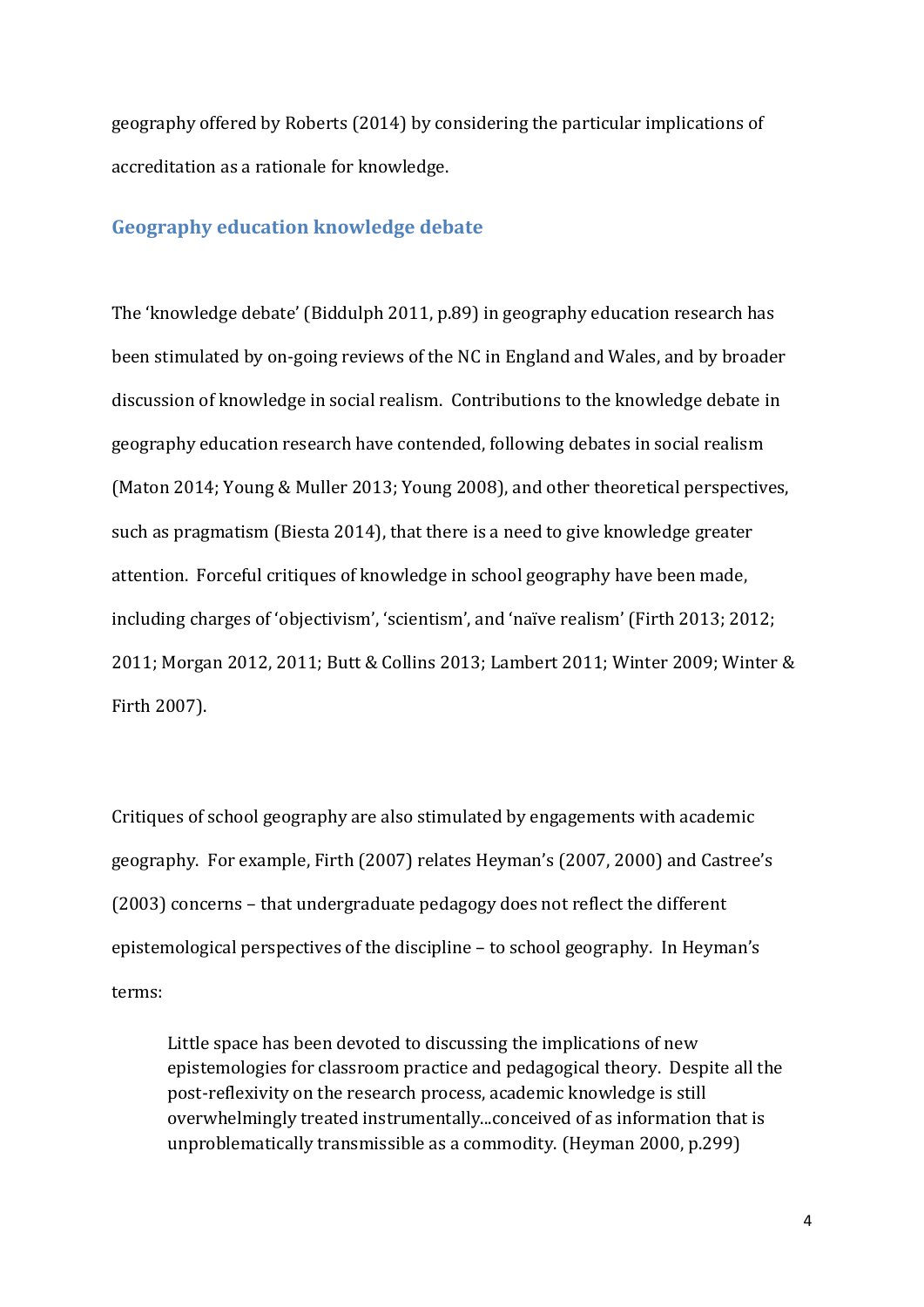Here, a disconnect is suggested between the epistemological stances developed in the discipline, and the way in which the discipline is taught to undergraduates. The contrast between 'new epistemologies' and 'information' is echoed in discussions of the relationship between school and academic geography. Similarly, Heyman's contention that 'little space has been devoted to discussing the implications of new epistemologies' has been echoed by geography education researchers. For example, Morgan and Lambert (2011) argue that 'thinking skills, learning to learn and the emotional dimensions of learning [have] assumed more immediate or urgent attention than a critical gaze on the material content of lessons' (p.281). Consequently, a narrowly defined focus on pedagogy 'has marginalised knowledge in the practical day-to-day work of making the curriculum' (p.281). In Firth's (2011) terms, 'geographical knowledge…has been marginalised by the exigencies of everyday practice and the imperatives of policy' (p.312).

Alternative contributions to the knowledge debate, while disagreeing on the purposes of geography education, nevertheless agree that knowledge has been given insufficient attention (Wright 2013; Standish 2012, 2008). The focus on knowledge, conceptualised through Bernstein's pedagogic device and through a distinction between vertical (powerful) and horizontal (everyday) knowledge is offered as one possible opening for discussion about knowledge, analysing the currently under-explored relations between awarding bodies, chief examiners, and schools.

# **Bernstein's pedagogic device**

Bernstein's (2000) discussion of the pedagogic device begins with (and the device is an attempt to answer) a question he poses: 'are there any general principles underlying the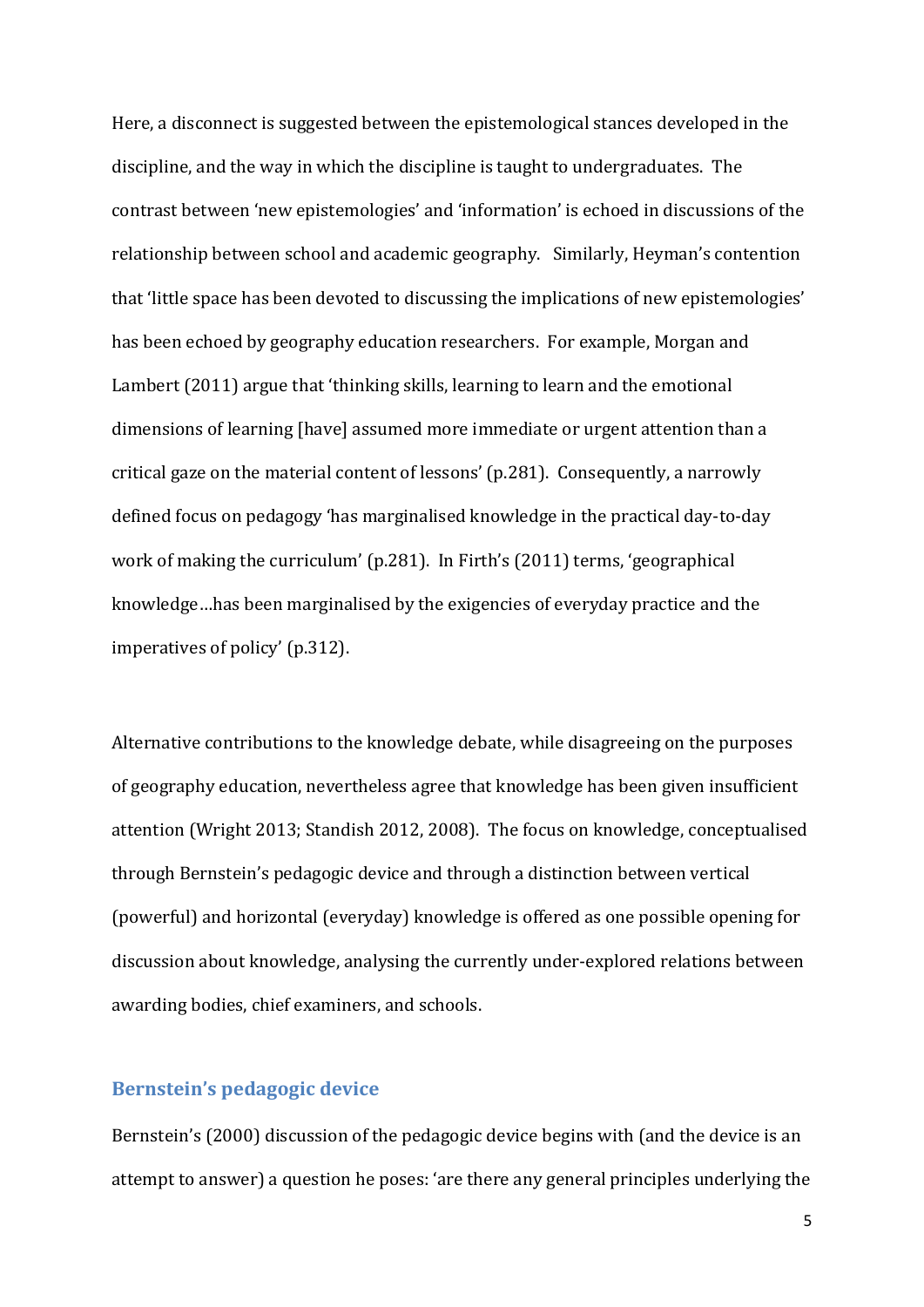transformation of knowledge into pedagogic communication, whether knowledge is intellectual, practical, expressive, or official knowledge or local knowledge?' (p.25). His pedagogic device is an attempt to analyse the fields, agents, and sites involved in the transformation of knowledge from wherever they are produced into the content of school lessons. Bernstein's work has exerted a considerable influence on social realism, and the pedagogic device is presented in [<Table](#page-7-0) 1 incorporating additions by social realists, and providing more specific examples of fields, agents and sites of particular relevance to the current study. Bernstein distinguishes between three areas of rules (which he also refers to as principles and discourses): distributive rules; recontextualising rules; and evaluative rules. These principles are presented as hierarchically interrelated, with each set associated with different agents, who have different functions, and operate in different fields.

| <b>Rules (principles)</b> | <b>Fields</b>                                                                                                                                                | <b>Agents</b>                                               | <b>Typical sites</b>                             |
|---------------------------|--------------------------------------------------------------------------------------------------------------------------------------------------------------|-------------------------------------------------------------|--------------------------------------------------|
| <b>Distributive</b>       | <b>Production of discourse</b><br>academic discipline                                                                                                        | <b>Producers</b><br>academics                               | Research papers,<br>conferences,<br>laboratories |
| Recontextualising         | <b>Recontextualising of</b><br>knowledge for school<br>subjects<br>ORF (Official<br>Recontextualising Field) /<br>PRF (Pedagogic<br>Recontextualising Field) | <b>Recontextualisers</b><br>divided into ORF<br>and PRF     |                                                  |
|                           | <b>ORF</b>                                                                                                                                                   | ORF: the state and<br>its selected agents<br>and ministries | <b>National</b><br>Curriculum                    |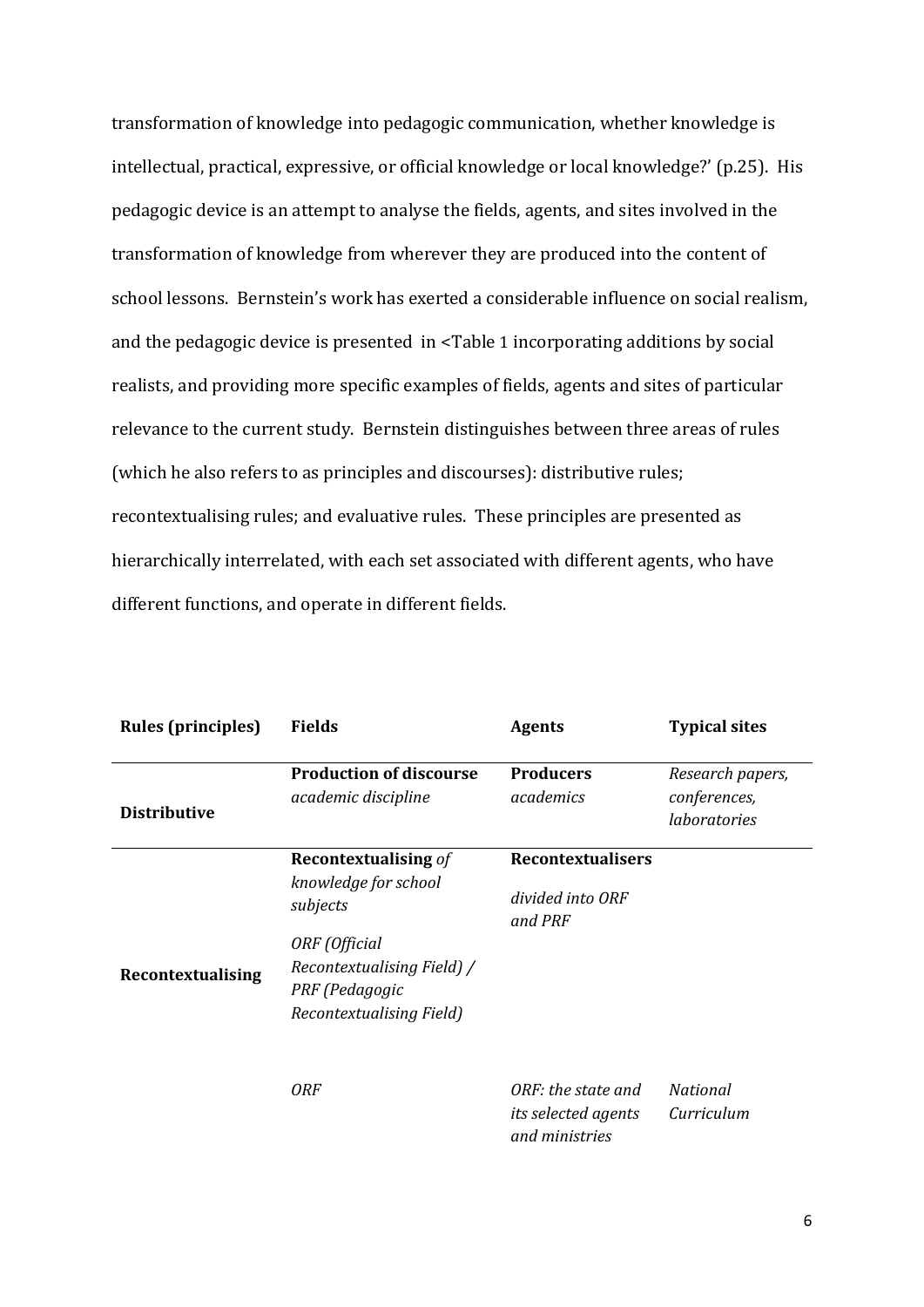|            | PRF          | PRF: including<br>school teachers   | Schemes of work,<br>teaching resources |
|------------|--------------|-------------------------------------|----------------------------------------|
| Evaluative | Reproduction | <b>Acquirers</b><br>school students | Classrooms,<br>examinations            |

<span id="page-7-0"></span>**<Table 1. Summary of Bernstein's pedagogic device, adapted from Bernstein** (2000, p.37)**, and Maton and Muller** (2007, p.18)**. >**

Moving from left to right across the table, and starting at the top, the 'distributive rules

translate, in sociological terms, into fields of production of knowledge with their own

rules of access' (Bernstein 2000, p.33). Similarly, the recontextualising rules

create recontextualising fields…[and] agents with recontextualising functions. The recontextualising functions then become the means whereby a specific pedagogic discourse is created. Formally, we move from a recontextualising principle to a recontextualising field with agents and practising ideologies. (p.33)

Recontextualising rules are closely linked to evaluative rules; the specific, unique realisations of the pedagogic discourse at the level of the classroom, happening at a particular time, with a particular text, in a particular space. In Moore's (2013) terms

the construction of pedagogic discourse is essentially to do with the movements of meaning from one place to another and their selective reconfiguration *as* a discourse - the things that can be put together and those to be kept apart, a *regulative* discourse. This is the process of recontextualisation. (p.162)

The different fields are hierarchically related, and school geography is positioned below academic geography: knowledge is produced in one and recontextualised for the other. In the process of recontextualisation, Bernstein (2000) argues that knowledge is 'ideologically transformed…from an actual discourse, from an unmediated discourse to an imaginary discourse' (p.33). Recontextualising principles 'selectively appropriate, relocate, refocus and relate other discourses to constitute its own order' (p.33), operationalized here as being about the sources of knowledge teachers draw on for the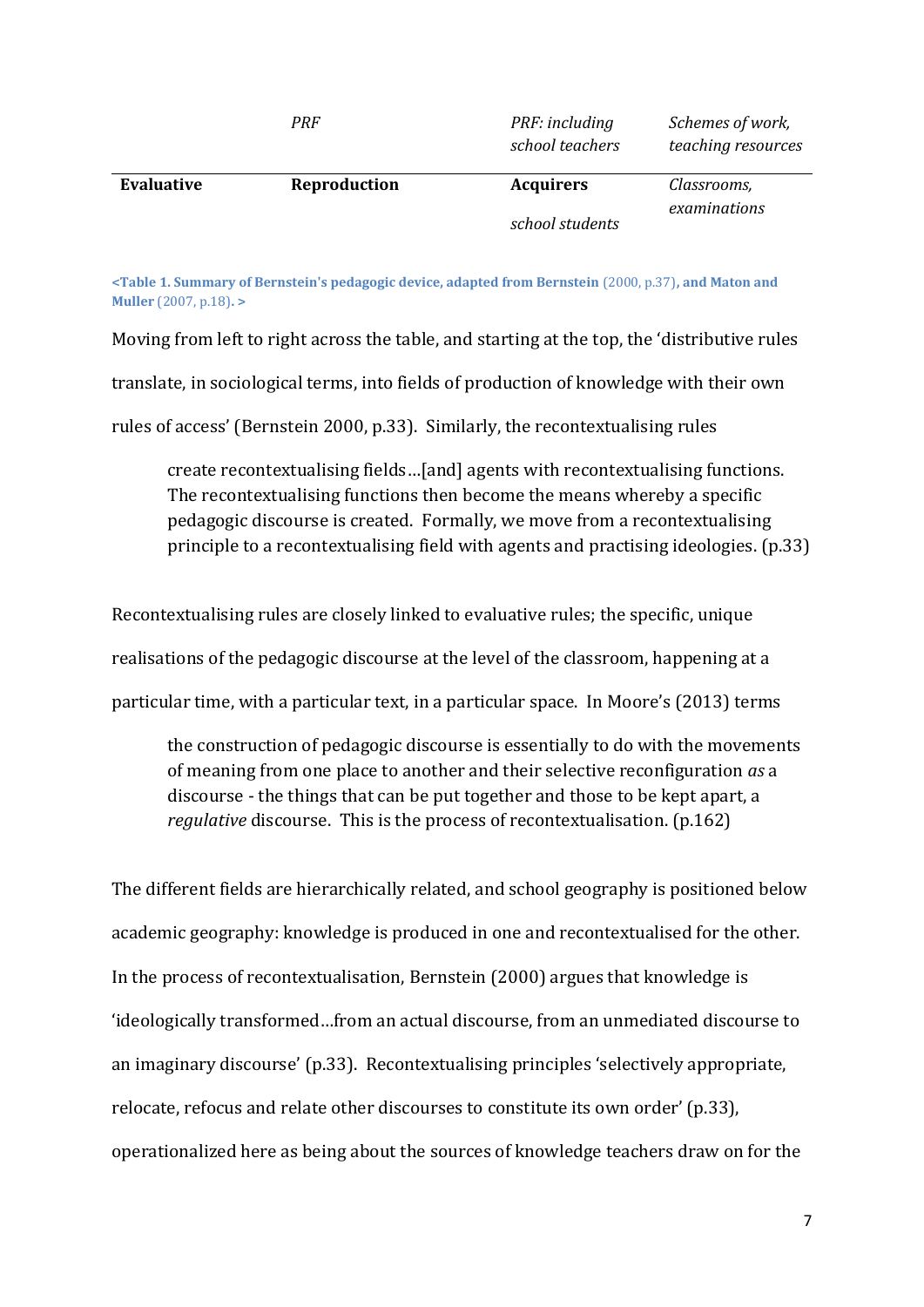content of their school geography lessons. The inclusion of 'other discourses' mean that, rather than being restricted to a single, specialised area of research, what is available to recontextualisers is the 'totality of practices which is called [geography]' (p.34). Consequently, the 'selections and arrangements that go to make up the curriculum create a quite different animal to the discipline' (Muller 2009, p.215).

#### **Powerful knowledge**

Bernstein describes the knowledge that is transformed through the pedagogic device as horizontal and vertical, a distinction strongly echoed in ongoing discussion within social realism. In particular, Young (2008) contrasts powerful knowledge (vertical) against everyday knowledge (horizontal), arguing that the aim of schooling is to introduce all students to powerful knowledge. Young and Muller (2013) use the terms powerful knowledge and specialised knowledge almost synonymously, and describe this knowledge through four properties:

1. It is *systematically revisable*, primarily by disciplinary communities, who develop 'robust and generally agreed-upon way[s] to distinguish the best proposition from other likely contenders' (p.236).

2. It is *emergent*, by which they mean that 'specialised knowledge is produced by social conditions and contexts but cannot be reduced to them' (p.237); they go on to consider an opposing view of the 'emergence' of knowledge, and reject the view that 'no knowledge, even natural scientific knowledge, can emerge as fully independent from its context' (p.237). It is notable, given the importance of developments in critical realism for their own theoretical position, that they do not explicitly engage with the use of the term in this field (Cf. Smith 2010). The sense in which Young and Muller want to argue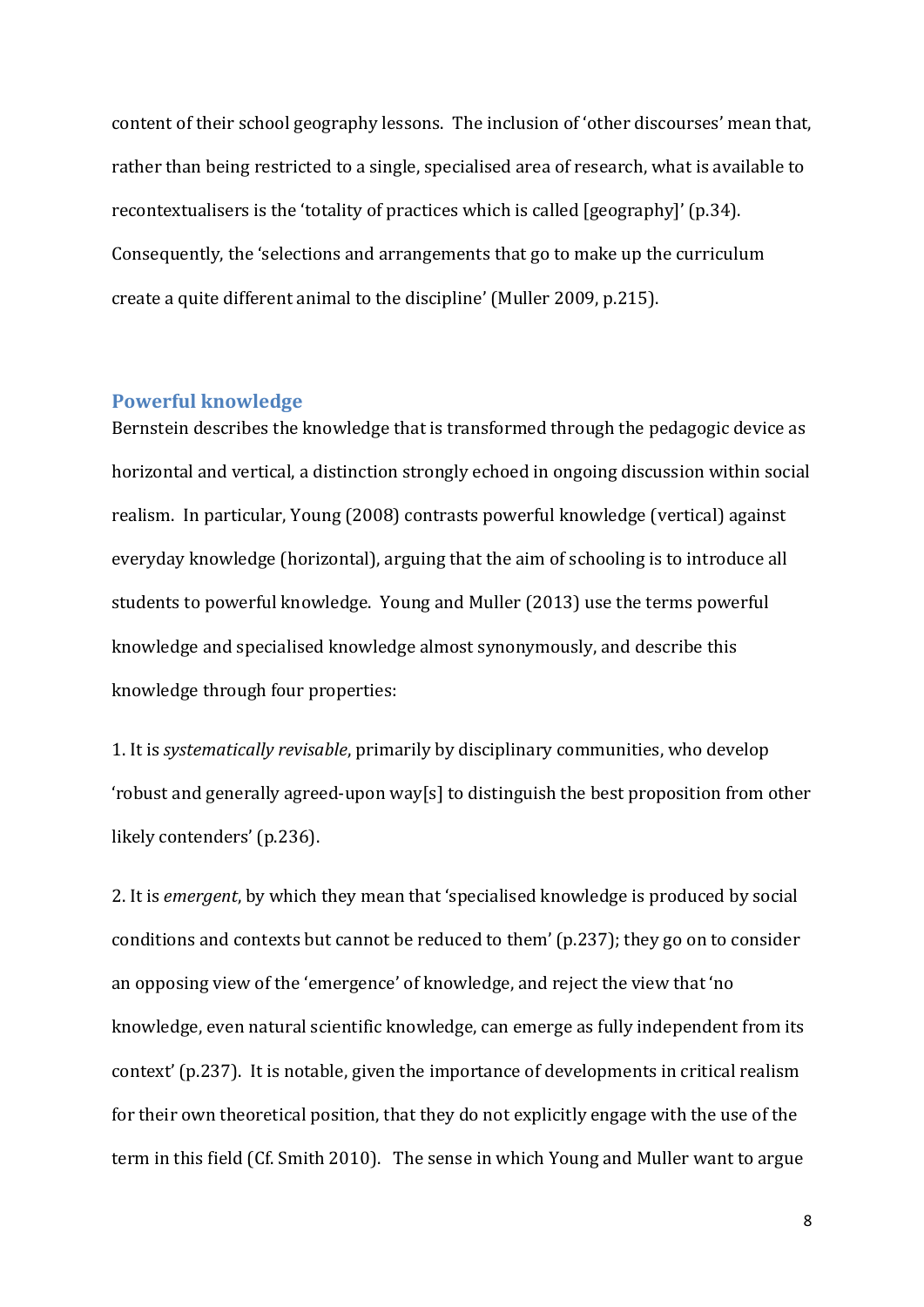for a form of powerful knowledge as emergent has clear parallels with critical realist use of the term as

the process of constituting a new entity with its own particular characteristics through the interactive combination of other, different entities that are necessary to create the new entity but that do not contain the characteristics present in the new entity...The whole is more than the sum of its parts. (Smith 2010, pp.25–26)

Social context of knowledge production is seen as important, but cannot be used to 'debunk' knowledge claims.

3. It is *real*, which they define as it being 'about something other than itself about which it says something in a robustly reliable way' (Young & Muller 2013, p.238), with the reliability drawing on property (1). The 'test of this reality [is] whether 'the world' answers to knowledge claims' (p.238), explicitly defining the world as more than simply 'nature', and also including 'cultural kinds', although they do also acknowledge (but then essentially pass over) a debate which they see as 'not settled' in which it is argued that knowledge about cultural or social phenomena 'can only become reflexively – that is partly – distanced from it' (p.238). They simply assert that 'conceding that the human and social sciences are about cultural [phenomena], however, does not mean that they cannot be objective, nor that the worlds that they provide an account of are not real' (p.238).

4. It is *material and social*, in the sense that it 'is produced in particular socio-epistemic formations' (p.238), normally in the forms of university-based disciplinary communities. They argue that the 'internal rules of solidarity, hierarchy, and truth norms...holds in place the criterial or disciplinary norms...constitute of specialised knowledge' (p.238).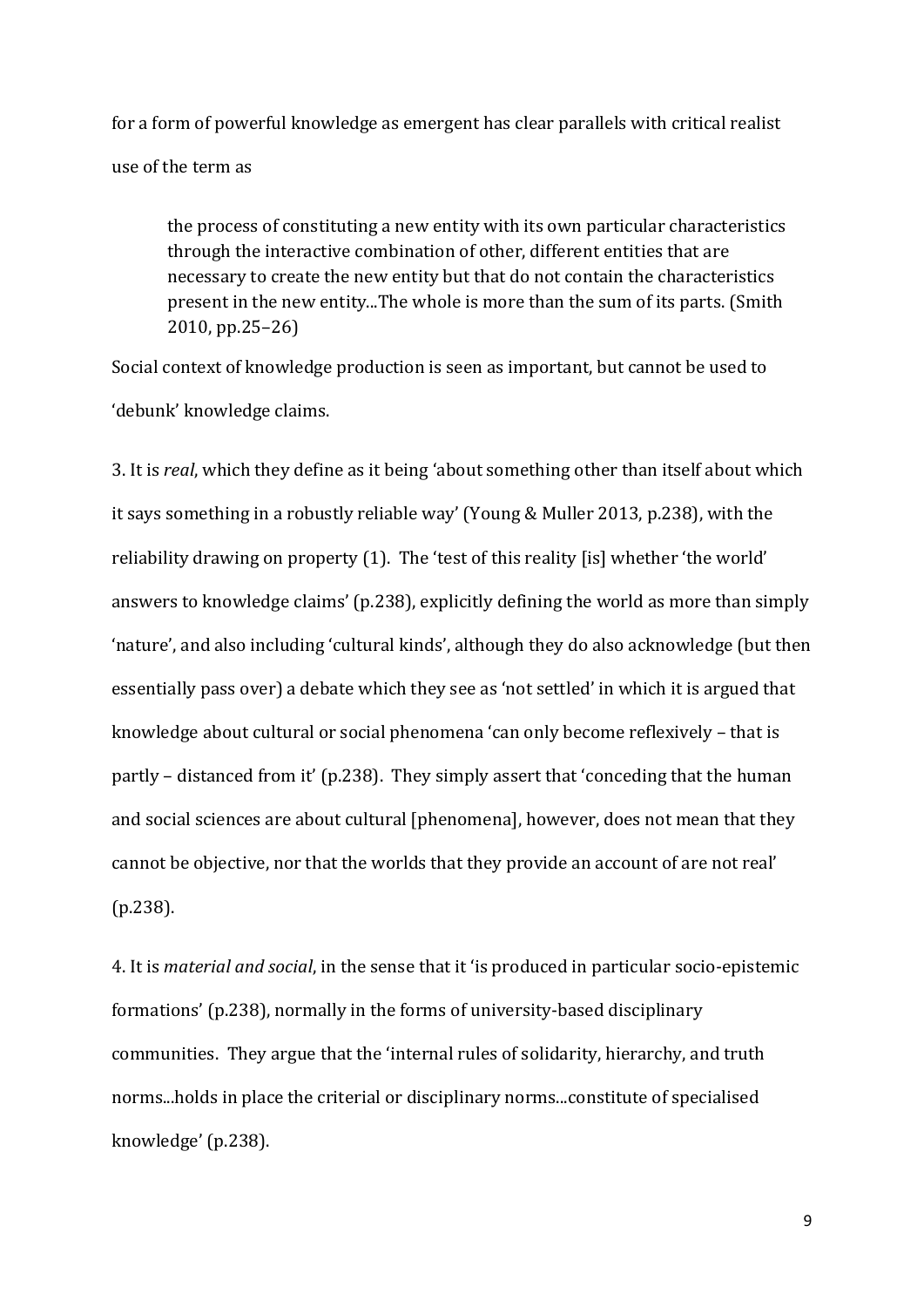They argue such knowledge is universal; 'for example, physics is the same everywhere' (p.232), and they devote significant energies to articulating a position for the social sciences that might also meet their criterion of powerful knowledge. In making this argument they place considerable weight on the role of 'methodological rigour as policed by the relevant peer community' (p.244), particularly through peer review, welcoming a 'tightening up on the importance of ensuring anonymity in patrolling the boundaries of what is and what is not admissible as social science' (p.244).

In the current study of geography teachers' subject knowledge, in part aimed at analysing this knowledge in relation to horizontal and vertical typologies, an ethnographic approach was developed in response to the relatively limited existing research on knowledge in school geography.

# **Summary of methodology**

The ethnographic approach of the current study is most similar to the ethnography of the British sociology of education tradition (Jeffrey & Troman 2012; Ball 1981), and I also sought to draw on academic geographers' engagements with ethnography (Paterson 2009; Crang & Cook 2007; Lees 2003). I use the term 'ethnographic approach' to refer to a general disposition that seeks to be alert to, and engaged with everyday practices, (Mills & Morton 2013; Paterson 2009).

The ethnographic approach is represented in **Error! Reference source not found.**, showing specific methods of data generation used in all three schools across the year of fieldwork.

The study was designed in such a way that different times of the school year might be experienced, and that time might be preserved between visits: rather than spending a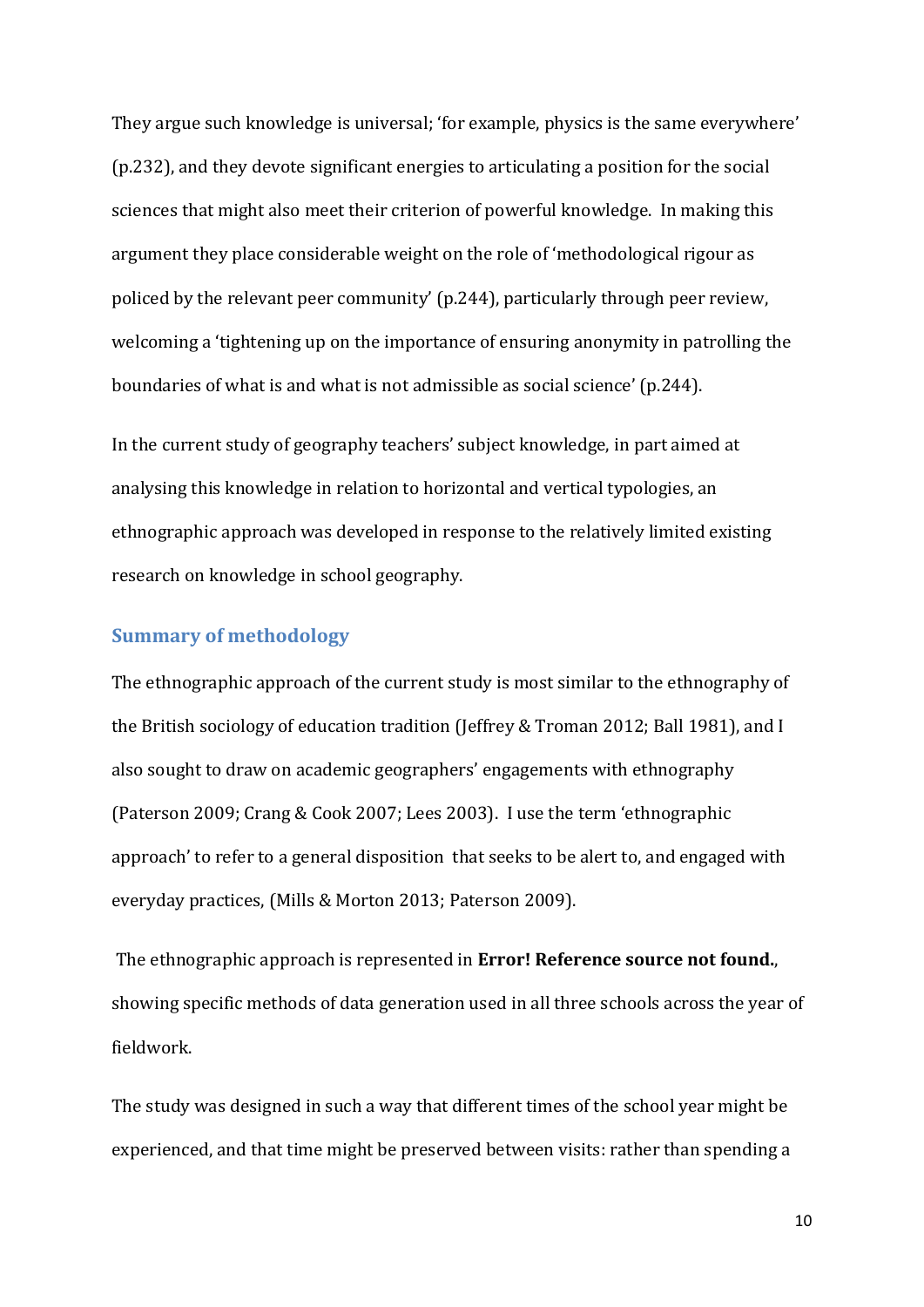continuous block of time in each department, the departments were each studied for two blocks of two weeks so that I might experience them at different times of the year; a design described by Jeffrey and Troman (2004, p.542) as 'recurrent time mode ethnography'. The three departments studied were sampled according to their organisational structures (Busher and Harris, 1999); a single full time geography teacher ('impacted'), a department within a faculty ('federate'), and a department standing alone (including having its own budget, physical space, and HoD reporting directly to SLT; 'unitary')

#### **Summary of Town Comprehensive**

Town Comprehensive is a mixed, comprehensive 11-19 secondary school in a town in Oxfordshire. There are several other secondary schools (some independent, some comprehensive) within the town, and the comprehensive secondary schools work together as a 'consortium' for 6th form students. The geography department is organisationally federate, being situated within a humanities faculty. The HoD's line manager is the head of humanities. There is a humanities office [\(<Figure](#page-11-0) 1), and budget. There are three geography teachers in Town Comprehensive. Their experiences of geography are different, and they conceptualise the subject in contrasting ways, explored further below through their maps of areas of subject knowledge in geography.

#### <span id="page-11-0"></span>**<Figure 1. Town Comprehensive Humanities office>**

The discussion now focuses on one teacher – Gemma – exploring the ways in which she conceptualises geography, and contrasting her expansive view of the subject against what I argue to be the restrictive role played by examination specifications.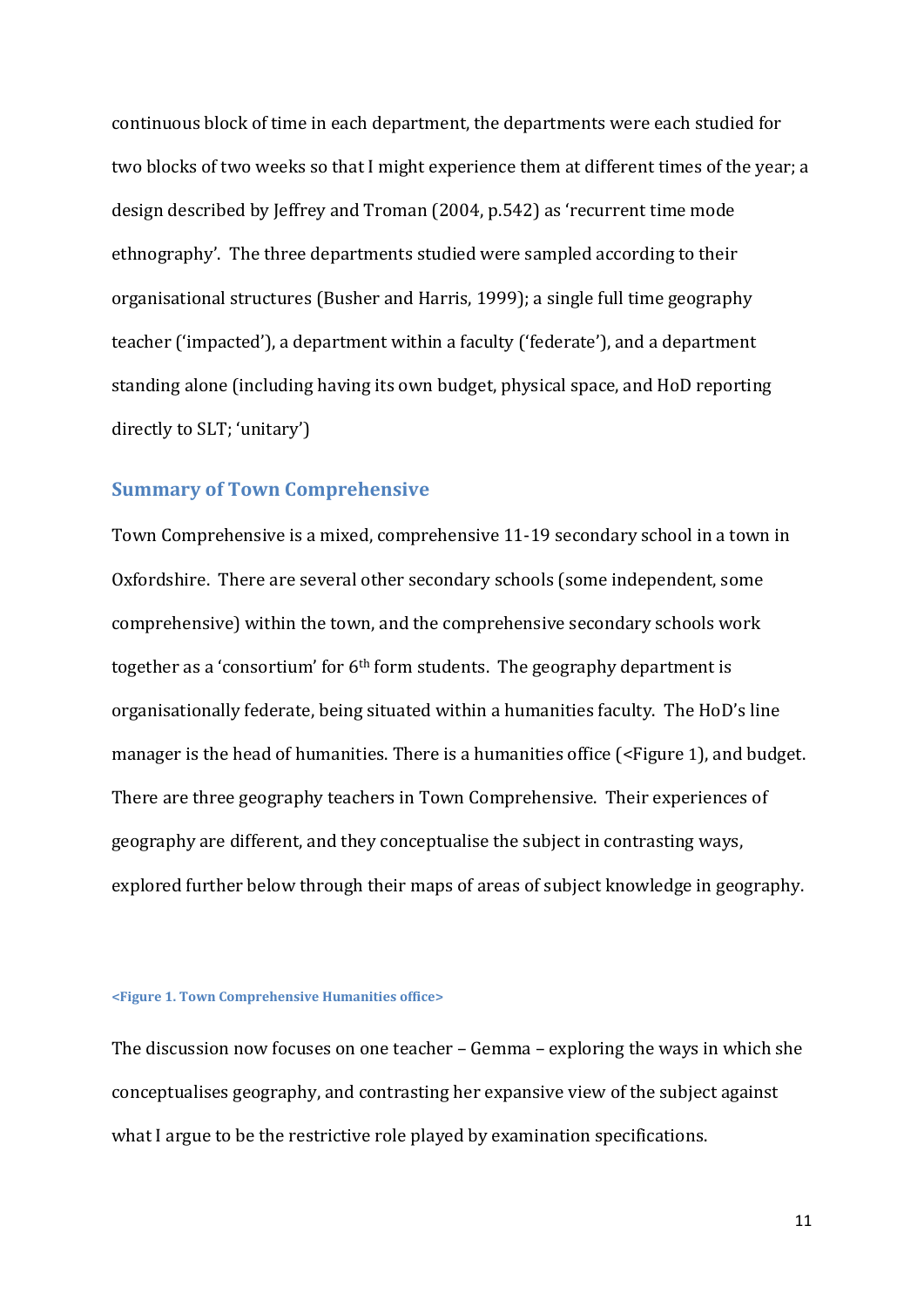# **Gemma: background and conceptions of geography**

Gemma had taught geography for nine years, all in Town Comprehensive. She was the head of year eight, and much of her time was spent handing out report cards, seeing students, and giving detentions. Gemma described her own experiences of school geography as having been affected by the high expectations placed on her as the youngest of four siblings. After a 'sort of minor meltdown' during sixth form Gemma retook her A Levels, a year she described as the hardest of her life. Amid the struggles of that year she got enjoyment from geography which led her to study it at University:

I wanted to do a geography degree cos I…I enjoyed it – it was the only A Level that I really enjoyed…I had two fabulous teachers, who had completely different teaching styles…One was an NQT who was full of enthusiasm – she was young, interesting, she was really kind of fired up about, you know, things, she'd come in the room and she'd be fascinating in that respect, and then I had [laughing] and then I had a guy, erm, who was just like…a very serious man…but had the driest sense of humour, but he was also incredibly intelligent, and he could have taught any subject to any level. He was the most knowledgeable man I think I've ever met in my life. (Gemma, interview 1:166-170)

Gemma's teachers' personalities, enthusiasm, and knowledge were important in her decision to study geography at university. She now describes her own experiences of teaching school geography in relation to the department in which she works, often speaking about aspects of the other teachers' knowledge that she does not have. However, she also describes knowledge as something the teacher is *supposed* to have:

when you're teaching A Level if they're asking questions and you can't answer it you look like an idiot, and it's like that's not a good feeling - let's be honest [laughing], you don't want to stand there at the front and think I'm supposed to be- look like - I'm the one that knows what they're doing, and you've just asked me a question and I've got no idea how to answer it…I wouldn't like to feel that at sea, if you know what I mean…because otherwise I'd probably poo my pants and wouldn't know what to do [laughs]… (Gemma, interview 1:144-146)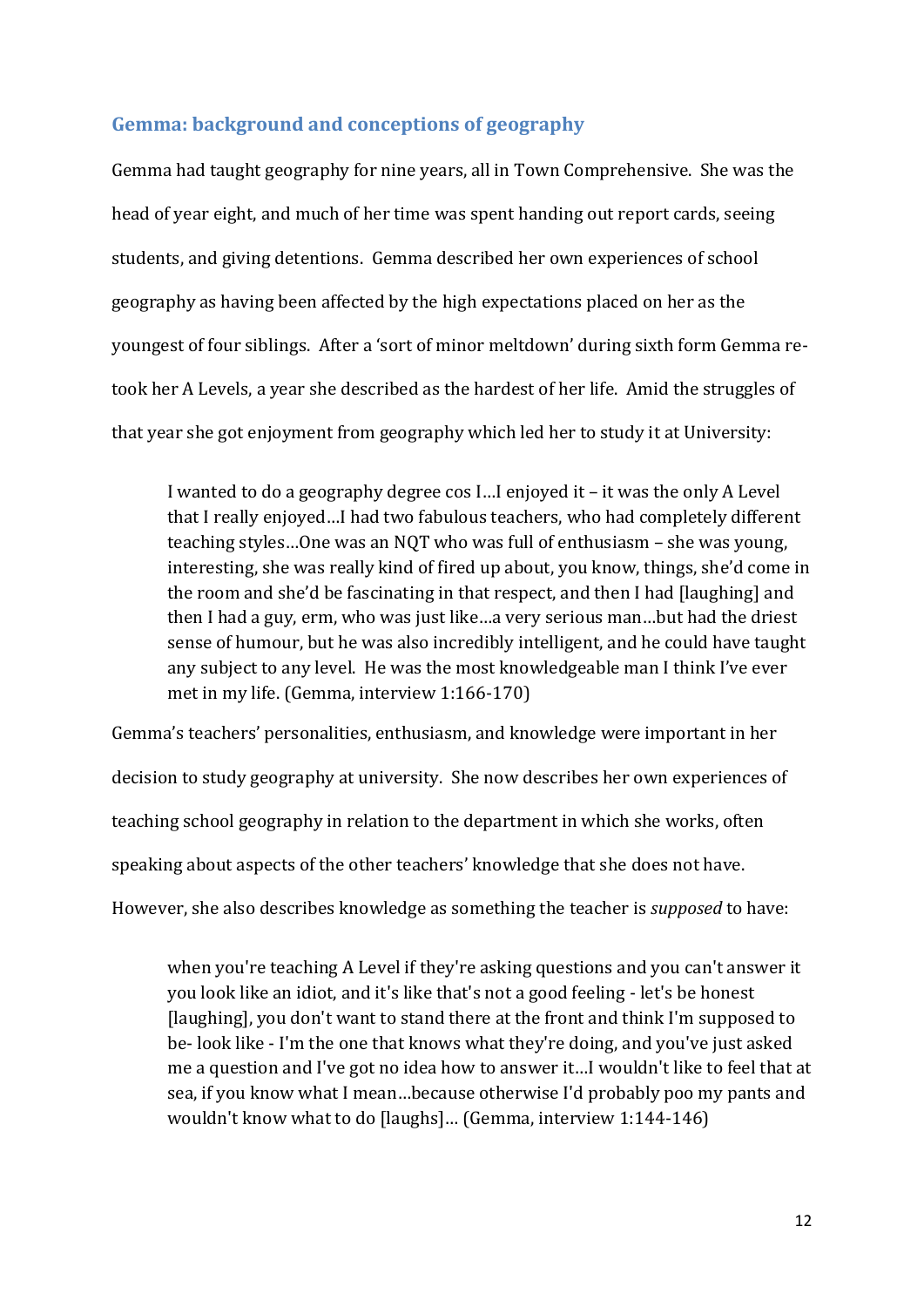Here, knowledge is important for maintaining the students' perceptions of the teacher as the one who 'knows what they're doing', and for *protecting* the teacher. During the department interview I asked how confidently we should hold geographical knowledge. Gemma personalised her response, applying the terms to her position as a teacher:

I think maybe when you're teaching…we've taught things at A Level which were things we hadn't taught before, or had very much experience of – that was only the time when I felt tentative about making sure that I…was completely jenned up on everything (S: yeah, you have to), so that if they asked me a random question then I could go, yeah, erm, so and so and so and so – erm, that's the only time I've probably felt a bit under-confident about, erm, knowledge… (Town Comprehensive department interview: 221)

Affective dimensions were invoked; Gemma discussed feeling tentative or underconfident, although this was qualified as 'the only time' and even then only 'probably'. Gemma's subject knowledge is defended and personalised. Raising questions about how confidently knowledge should be held was seen by all teachers in Town Comprehensive as a potential attack on their professionalism. They were expected to be knowledgeable, and this knowledge is objective, separate to them as teachers; it is something they get, hold, and give to students. Not being confident about knowledge was seen in negative terms as something to be avoided, rather than an epistemological position based on the partial nature of geographical knowledge. One reason Gemma gives for this defensive, objective view of knowledge are the situations she anticipates facing ('if they asked me a random question'). Gemma expects her subject knowledge to be *tested* by her students, particularly at A Level, the only Key Stage named on her map [\(<Figure](#page-13-0) 2). She contrasted traditional geography against current issues, and included 'current' three times.

<span id="page-13-0"></span>**<Figure 2. Gemma's map of areas of subject knowledge>**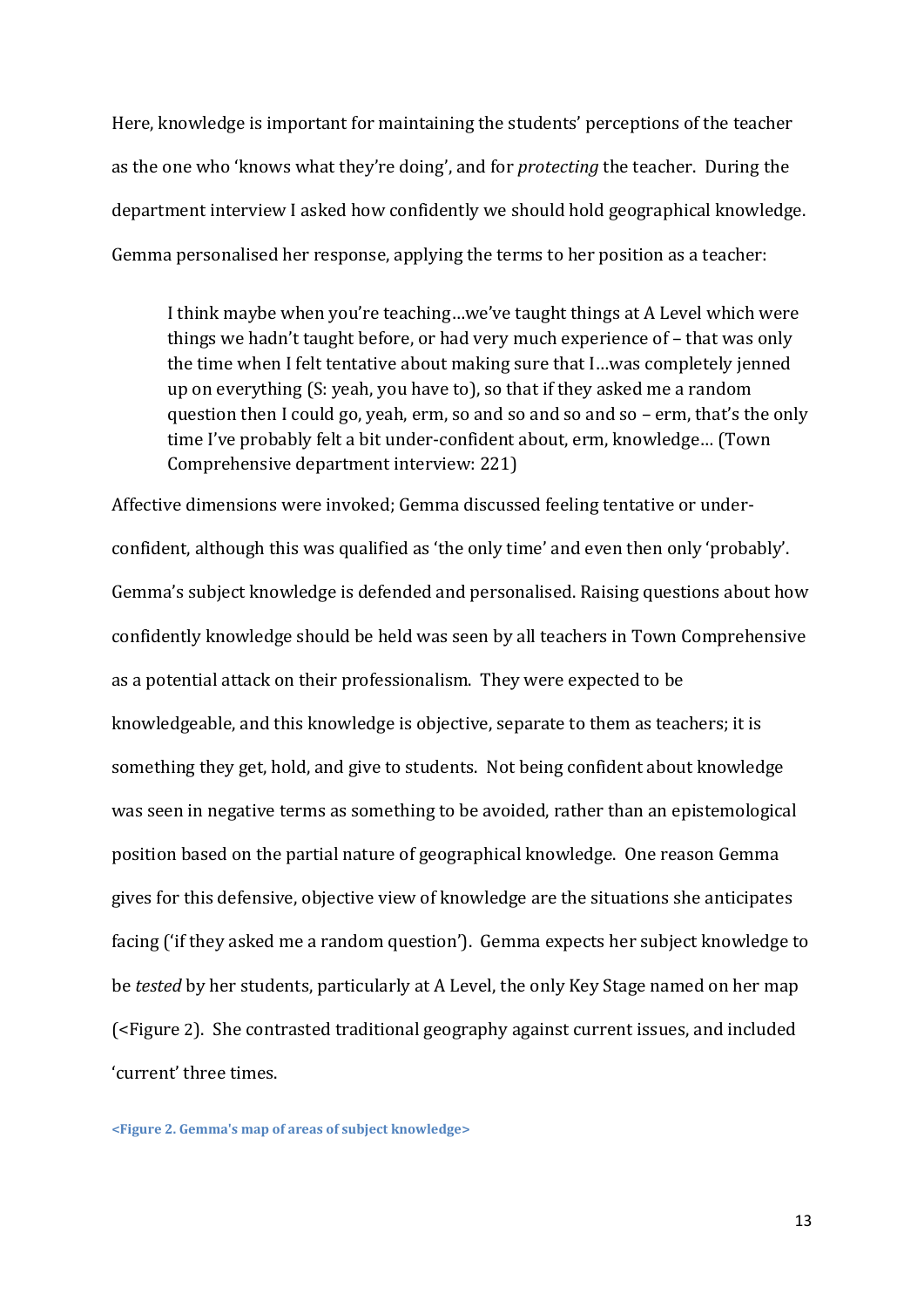The areas of traditional geography, and current issues were directly linked to her geography node. Her map is unbounded and several-centred. For Steve and Ruth human and physical geography were the organising categories of the subject (Figures 4 and 5), whereas, Gemma visually divided geography into current and traditional; the terms human and physical did not feature. However, this does not mean that physical/human were not important categories for her, and she often used the terms when verbally describing geography. The central node 'My knowledge in geography' also represents Gemma's discussion of geographical knowledge in terms of identity politics; this knowledge is something held in different quantities by people between whom she differentiates (students, and other teachers in the department). The knowledge has use value between these people, creating and sustaining status and identity. The teacher is different to the students, demonstrated by their subject knowledge (in terms of the teachers' ability to answer students' questions), and they are also different to the other teachers because of their subject specialism. In this department there is a very clear allocation of roles and identities.

Gemma's areas of geography were described as parts of the same whole, sharing the same 'basic concepts that under-run' (Gemma, interview 1:142). The unity of fundamental concepts meant that categories of traditional/current were not presented as dichotomies. Instead, there are timeless, unchanging concepts ('traditional geography', concepts that 'under-run'), which the school subject studies through current issues. What these current issues might include was left open. Her map is unbounded, and she believed that

fundamentally geography underpins pretty much every subject in the school, because – and this is what the kids need to understand – because there are elements of geography in pretty much every subject. (Gemma, interview 1:160)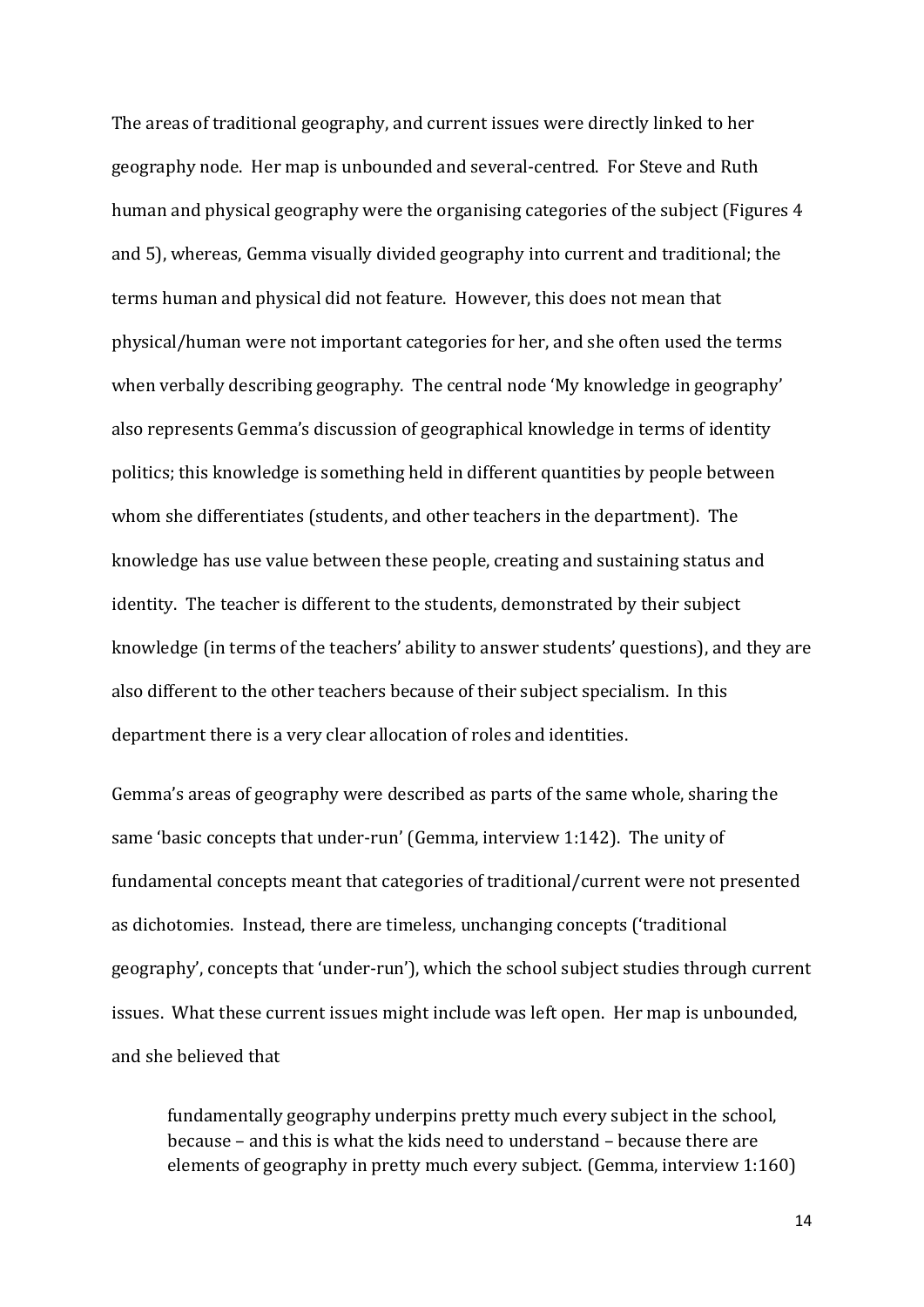Here the identity politics of geographical knowledge move beyond the teacher-student and departmental relations, to those with other subject areas. It is seen as important; 'kids need to understand' that geographical knowledge is not restricted to geography lessons, but underpins and is in almost all other subjects: the type of current issues included within geography is open, and nothing was described as necessarily out of range. Detail has been provided of Gemma's conceptions of geographical knowledge, and in particular of her belief in its expansiveness, in order to provide a contrast against the restrictive role played, in the following situations, by the examination board's specifying of case studies.

#### Gemma: restrictions of examination specifications

As I walked with Gemma to a year 10 class one Wednesday morning (24/04/13) she joked that she had no idea what she was going to do; 'Year 10, right. What are we doing? No idea! I'm running on empty today' I say she was joking because when we reached the classroom she had two PowerPoints ready, and stacks of photocopied resources. The room began to fill up with students; some sitting down and getting books out, others pausing to speak to one another and then being hurried along by Gemma; 'that's it, come in, let's get started. Jonny! Coat off please…Thank you, lovely – let's get started… Ready to start? We've got lots to get through so we've got to be quick' (lesson observation, p.3 24/4/14)*.*

Once they were sat down a student raised his hand: 'Miss, why are we going so fast?' Gemma said they were 'a bit behind the other groups' and so she was pushing them harder than she normally would. The student who asked the question nodded at this, and Gemma continued: 'Today we're getting on to looking at examples, because in your exams you will need to use examples in your answers' (lesson observation, p.3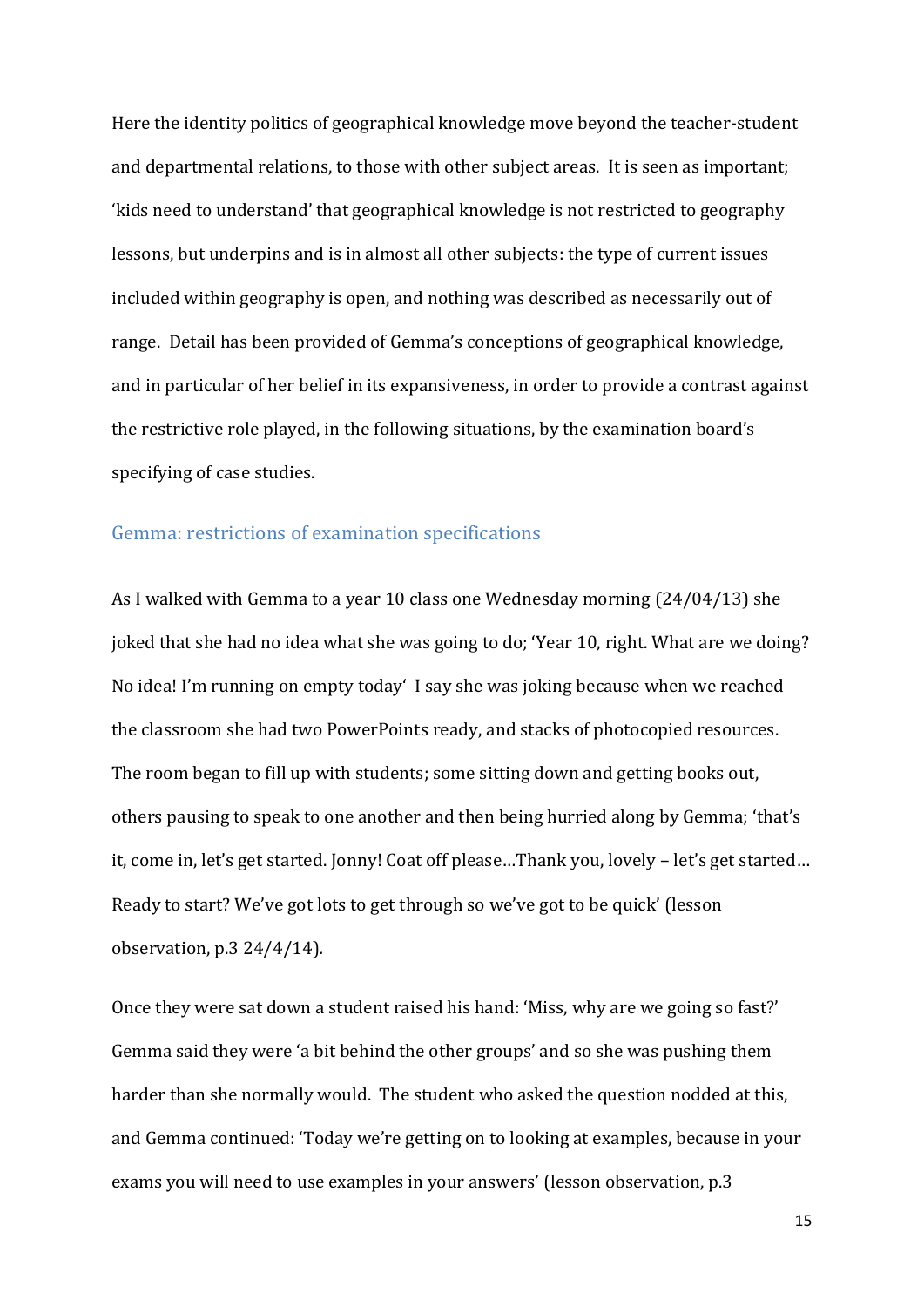24/4/14). During this lesson Gemma articulated her critique of statements about the area, based on her reading of a map of the area; an example of disciplined judgement (Stemhagen et al. 2013), illustrative of the knowledge-how teachers practice, modelling to students aspects of what it means to *do* geography.

The following morning Gemma came into the humanities office when the first bell sounded, and began preparing for her first lesson. 'Year 10 – aaahh!*'* Another bell sounded shortly after this and we went back to her classroom, followed by her year 10 students. As soon as the students were seated she apologised to them for the previous lesson:

I forgot that your syllabus has changed. We didn't need to do Boscastle yesterday. Your case study has changed. The current year 11's were examined about it, but you won't be. Sorry! [The HoD] did tell me, but I was so busy that I didn't have time to remember and I forgot! So, we're going to do the case study you need today. (Gemma, fieldnotes 25/04/13)

In this apology the students were told they did not need to learn about Boscastle, because the examination board have changed the case study: the students do not need to know that information, because they will not be examined on it. She then continued with the lesson, explaining the new case study that they do need to learn, and telling the students that they need to learn it because they will be examined on it.

Examination board specifications play a powerful role in determining what teachers teach, and this example from Gemma is particularly, although not uniquely, explicit. Students were often told that a topic was being studied 'because we have to', or because 'it's on the specification', and 'it will be on the exam'. Students expected, and accepted, a rationale based on accreditation. When they were unhappy to be studying a topic the first question they asked (if the reason had not already been given) was whether or not they 'needed' to know this. Will it be on the exam? The implicit value attributed to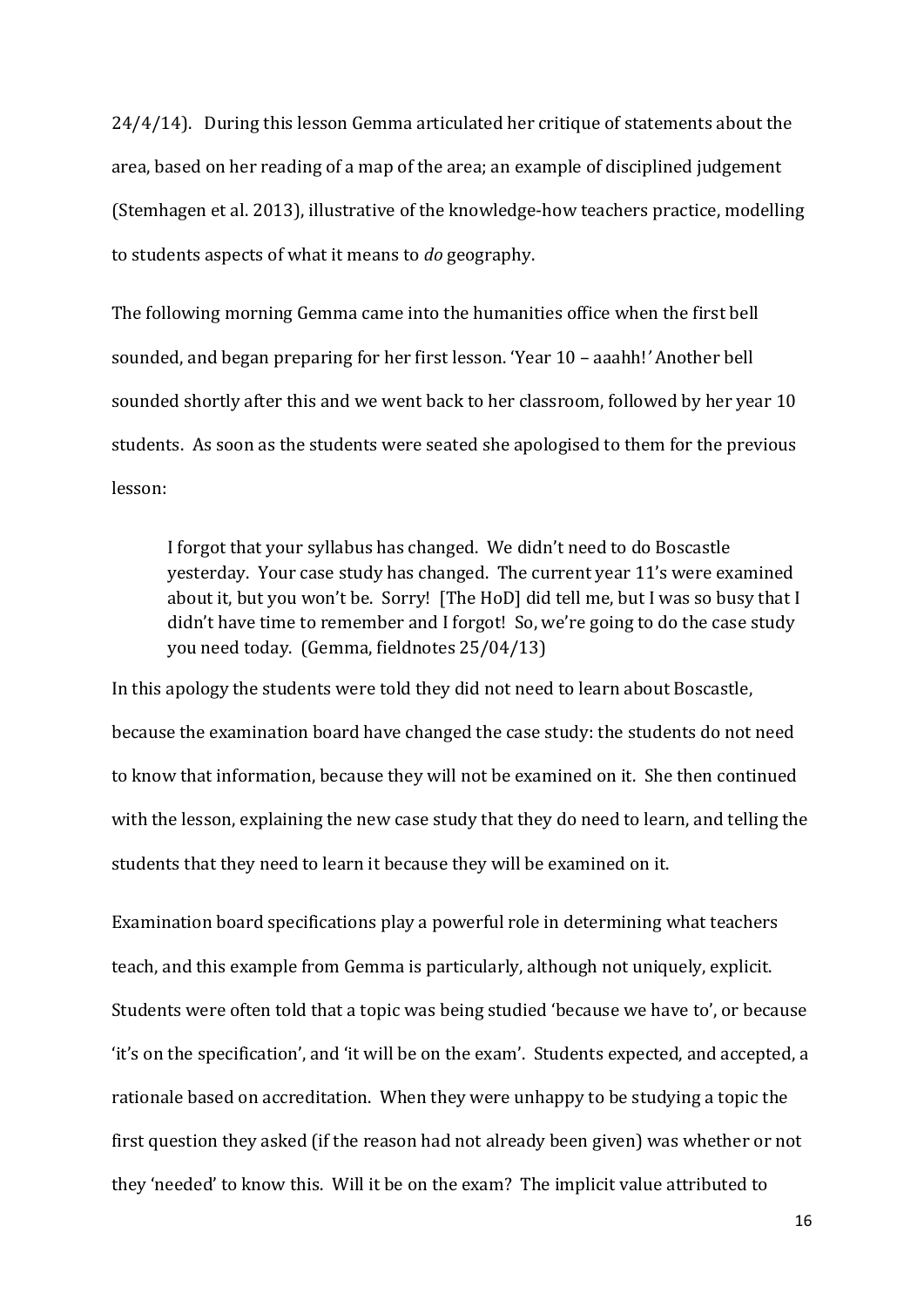studying school geography both by teachers and students was often expressed in terms of accreditation (gaining a GCSE or A Level grade). These teachers and students contrast against those studied by Priestley, Biesta, and Robinson (2013), whose data gives 'little sense…of teachers seeing education as being about the acquisition of knowledge. Similarly, and equally surprisingly, there is also little about accreditation as a purpose of education' (p.196).

#### **Chief Examiner as Prophet and Priest**

The exam specification was displayed on the wall in the department, and the exam board's scheme of work provided the structure, and majority of content. The specification regulated the content of lessons to the extent that Gemma apologised to a class for teaching a case study that is no longer on the exam board's official list.

The nature of the examination specification's authority was rooted in the accreditation provided, rather than in the authority held by examiners or textbook authors (the same people), whose testimony was accepted, but about whom little was known: 'I'm not sure who [the textbook authors / chief examiners] are. I'm assuming they're geographers…[laughing] or I'd hope, anyway' (Gemma, interview 1:222-124). The chief examiners were universally believed to be geographers, who are *probably* involved in geographical research. The teachers in the current study believed these things about the chief examiners based almost exclusively on their status as chief examiners; when pushed they *hoped* and *assumed* the chief examiner would be these things.

Bernstein's pedagogic device was presented above as involving rules, fields, agents, and sites. Rules move from distributive, to recontextualising (the main focus of the current study), and evaluative. Relations between these rules are foregrounded by the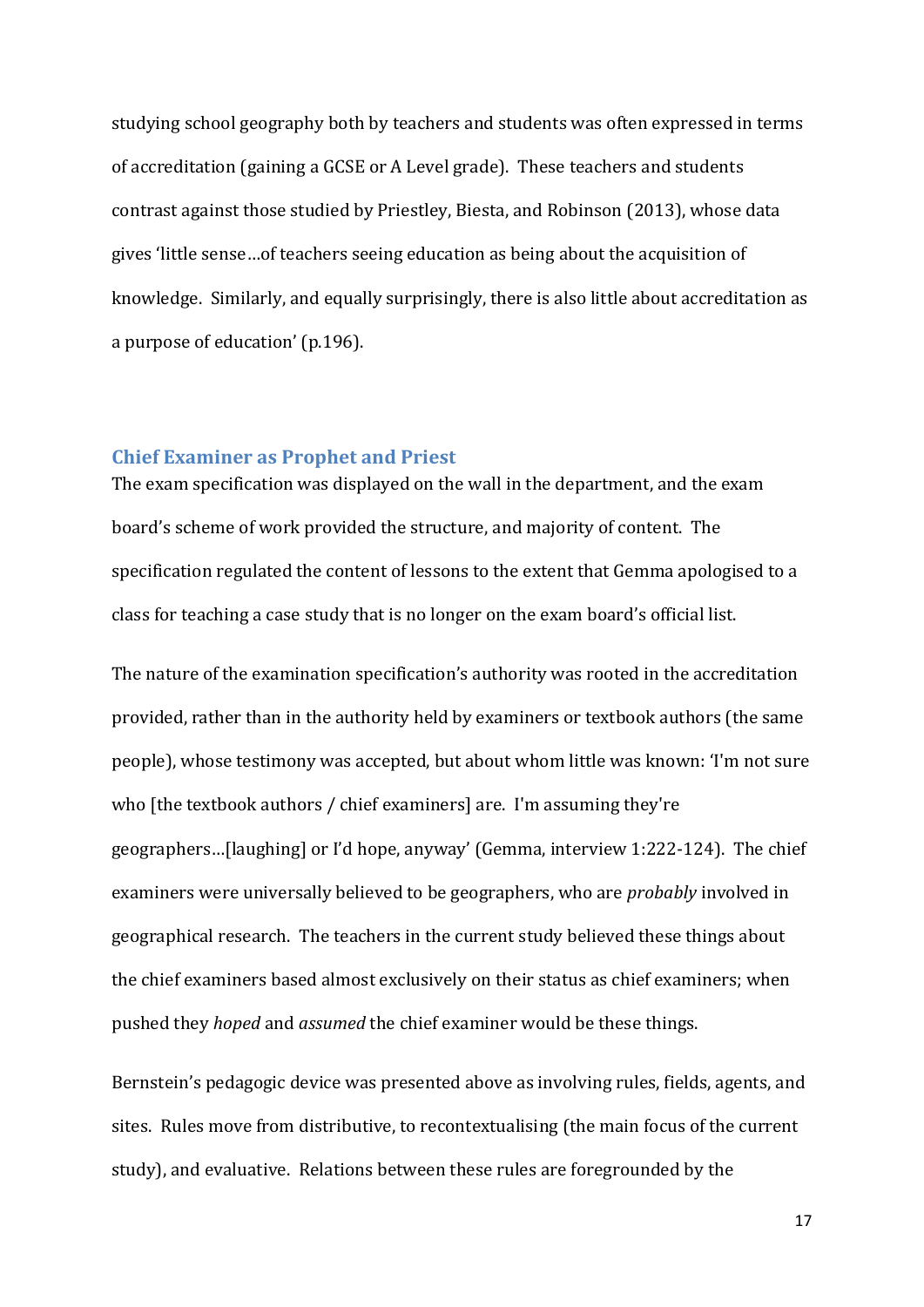importance attributed to chief examiners. Agents involved in the pedagogic device are positioned by Bernstein in relation to those in the religious field:

> Prophet / Producers Priest / Reproducers Laity / Acquirers (Bernstein 2000, p.37).

I want to suggest here that chief examiners in school geography assume the positions of both Prophet and Priest, being actively involved in the construction of distributive, recontextualising, and evaluative rules [\(Table 2\)](#page-18-0). Their power may result in something of a collapsing of the distinction between the ORF and the PRF at KS4/5. The dominance of one actor in the device is significant in addressing Bernstein's question: 'whose regulator, what consciousness and for whom?' (p.37).

| <b>Rules</b>      | <b>Agents</b>                                           | <b>Processes</b>                                                                                                                   |
|-------------------|---------------------------------------------------------|------------------------------------------------------------------------------------------------------------------------------------|
| Distributive      | Chief examiner                                          | Examination specification list of content.<br>Approved textbook, PowerPoints, and<br>resources.                                    |
| Recontextualising | Chief examiner<br>(school teachers)                     | Examination specification list of content<br>displayed in department. Approved<br>textbook, PowerPoint and resources<br>delivered. |
| Evaluative        | Chief examiner<br>(school teachers,<br>school students) | Examination specification content and<br>definitions examined by examiners<br>standardised and monitored by chief<br>examiners.    |

<span id="page-18-0"></span>**Table 2. Chief examiners and the pedagogic device**

Arguing that chief examiners, as representatives of awarding bodies, play a significant role in the pedagogic device also offers a revision to Bernstein's (2000) suggestion that

the dominant perspective within any transmission may be a function of the power relations among the teachers, or of pressure from groups of acquirers, or,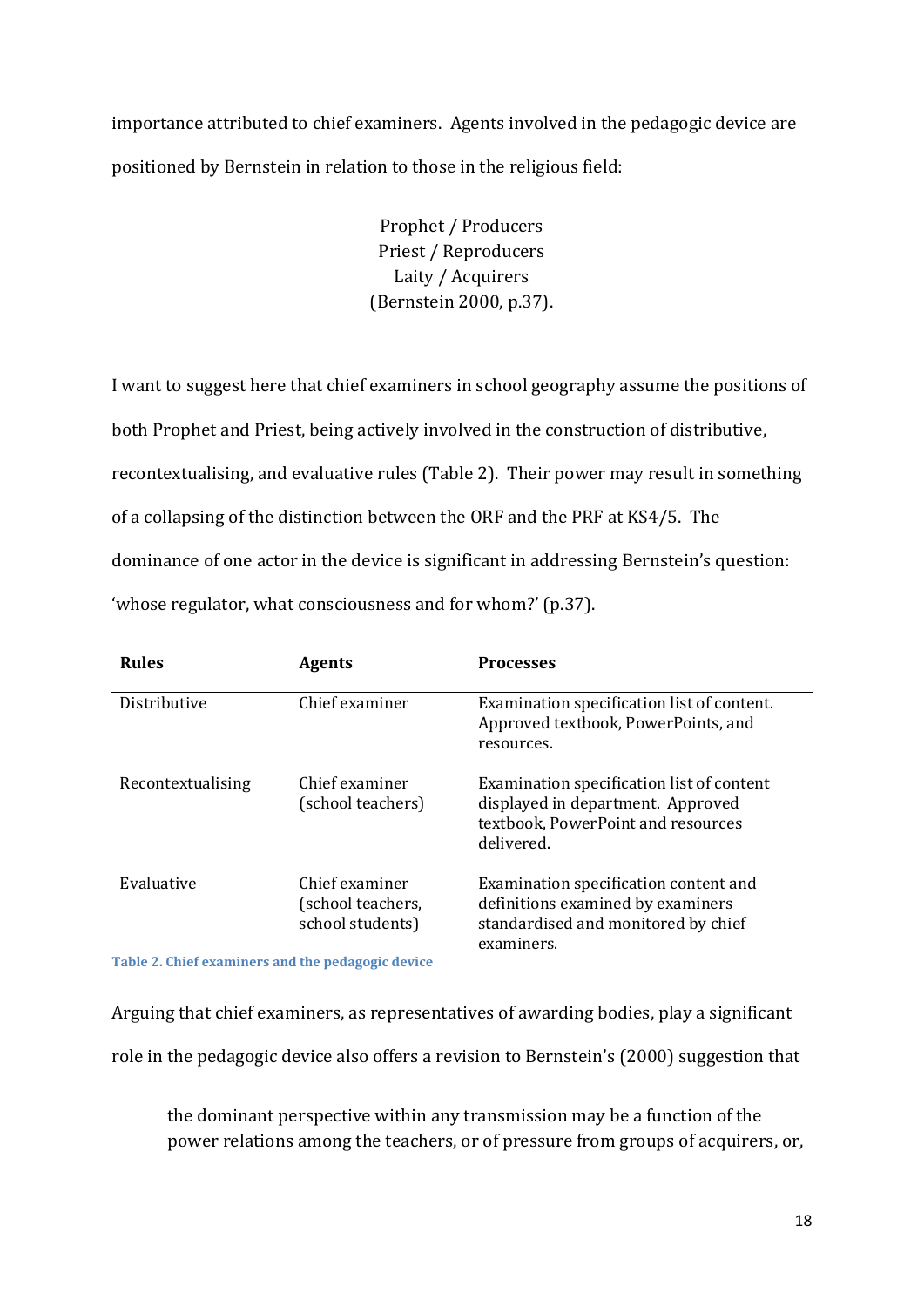particularly today, a function of indirect and direct pressures of the market or the state itself. (p.164)

The evidence offered through analysis of the departments in the current study would place examination boards in addition to - or replacing - the state in Bernstein's account; their relation to the market (Ball 2012) may also be worth exploring further, although there is not space to do so here. Possible implications of the powerful roles played by examination boards in school geography are now considered in relation to the types of knowledge students might be given access to.

#### **Accreditation as a limit to powerful knowledge**

Bernstein offers two main categories or structures of knowledge; vertical and

horizontal. He defines horizontal knowledge discourses as

contextually specific and context dependent, embedded in on-going practices, usually with strong affective loading, and directed towards specific, immediate goals, highly relevant to the acquirer in the context of his/her life. (p.159)

For each of these dimensions I now suggest that the powerful role of accreditation in school geography restricts knowledge to primarily horizontal discourses, drawing on evidence gathered throughout the ethnographic study outlined above, and illustrating the argument using the episode of Gemma's lessons (presented above).

*Contextually specific and context dependent*; the choice of case studies were presented in Gemma's lessons as being dictated by the examination specification, making the knowledge specific to the specification, and primarily dependent on the specification for its legitimacy. This knowledge might also be seen as contextually specific because many of the sources of this knowledge are specifically designed for this specification. For example, online search terms often used by teachers include the specification (for example, searching for 'edexcel geography Boscatle flooding', rather than the more general 'Boscastle flooding'). Concepts included in examination specifications also seem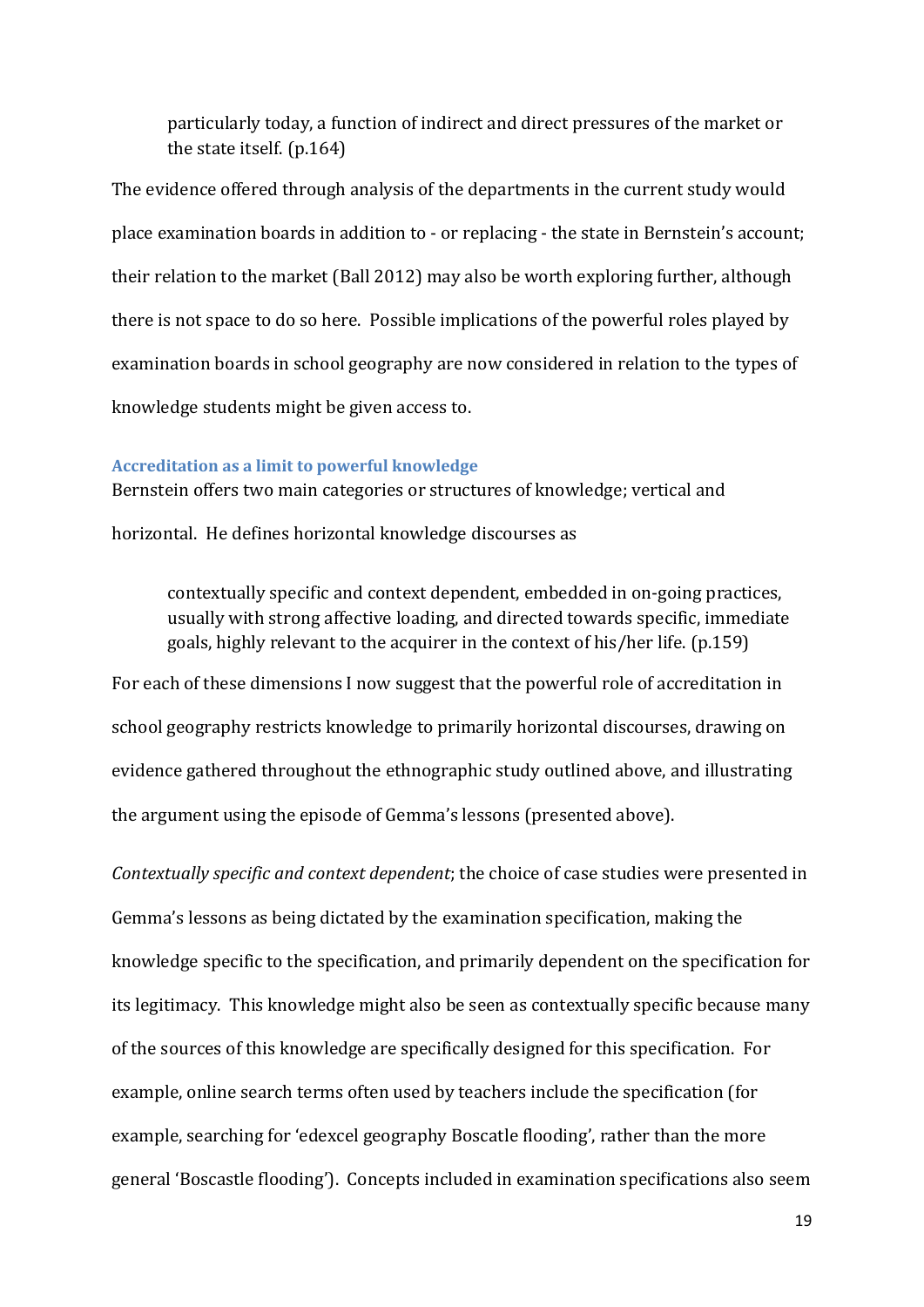to be, if not particular to the specification, then primarily used in this context. There was also a considerable usage of examination specification social media sites (such as Nings), on which teachers share resources they have made specifically for this specification. All of these departments use examination board approved textbooks, in which the definitions of terms provide the standards by which examiners will make judgements. One example of a context-specific term is the defining of 'soft' and 'hard' coastlines at GCSE by the examination board AQA. The terms soft and hard are used in a general sense by academic geographers, and I have been unable to find any of their references to coastlines as hard or soft. AQA use the terms to refer to hard and soft *rock types*. Students responding to a question about landforms found on 'soft coastlines' in an AQA GCSE geography examination with reference to features made of sand (such as spits) are not awarded any marks. The examination specification's definition of soft/hard is contextually specific and context dependent; it is not transferable to other contexts (even other GCSE geography examination specifications), and so teachers often spoke about the best resources being *those that are made for their specification*.

*Embedded in on-going practices, usually with strong affective loading*; Bernstein seems to suggest that the 'on-going' aspect of practices should be considered in contrast to the more objective, and timeless characterisation of vertical discourses. As on-going, horizontal knowledge is needed for tasks, and is a part of these tasks, rather than being independent of these particular uses. The way in which knowledge in school geography is viewed in terms of its use in an examination situation is explored further below. Here, I want to emphasise the strong affective loading that is particularly associated with examinations. For both students and teachers, examinations, and the teaching and learning of knowledge for them might be described as having strong affective loading.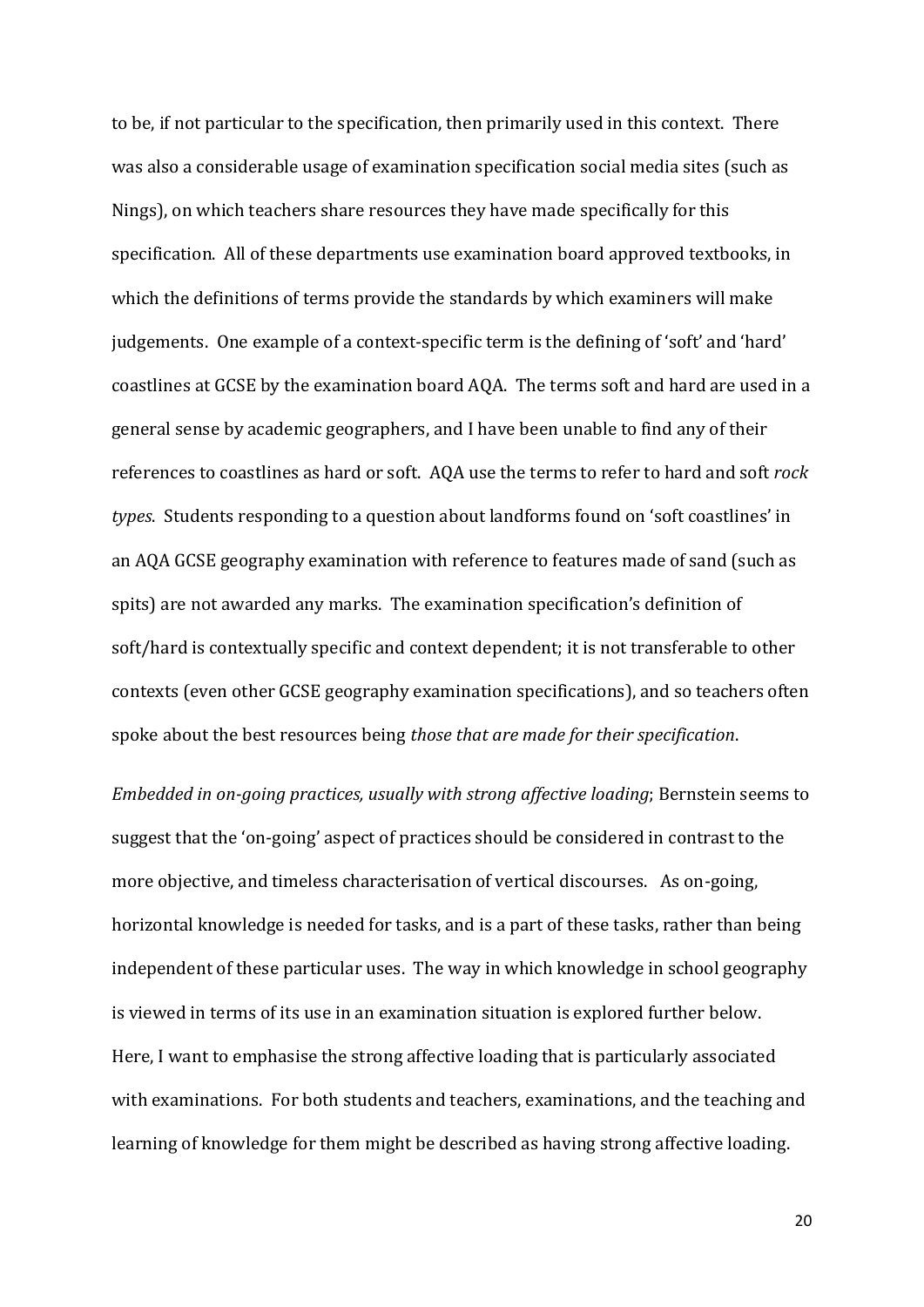On several occasions students were brought into staff areas -such as the geography office - because they were crying or upset about their performance in an examination, including internal mock examinations. Teachers only wished one another 'good luck' when facing a lesson observation, or when students were sitting an examination. An important reason behind the HoD at City Academy's decision to leave was the pressure he faced over managing examination entries for multiple subjects.

*Directed towards specific, immediate goals, highly relevant to the acquirer in the context of his/her life.* Framing knowledge in terms of its use value in an examination may make knowledge specific to that context, and dependent upon it. In the example discussed above, Gemma's year 10 class are told they need to know about this case study because it is on the examination specification; they are told they do not need the other example – and are apologised to for having been taught it – because they will not be examined on it. In another lesson, students were told they 'need to be really quiet and concentrate to understand this – the chances of you getting a question on it are extremely high' (Lesson observation, TC, 19/4/13, period 5), a rationale which all teachers in the current study used at some point, and throughout the year. Examinations and accreditation were used as important justifications of knowledge not only in the revision period preceding the examinations, but throughout KS4/5. Reinforcing performances in examinations involve public displays of grades achieved (that is,  $A^*$ -C) for whole year groups, and for individual students, which also included levels at KS3 (presented through 'flight paths'). The goal of an examination may not be 'immediate', but it is very specific, and has a set date. The extent to which the grades achieved in examinations by students might be said to be 'highly relevant' for their lives may be contended. However, the evidence from the current study is that, as a justification of what students needed to do or learn it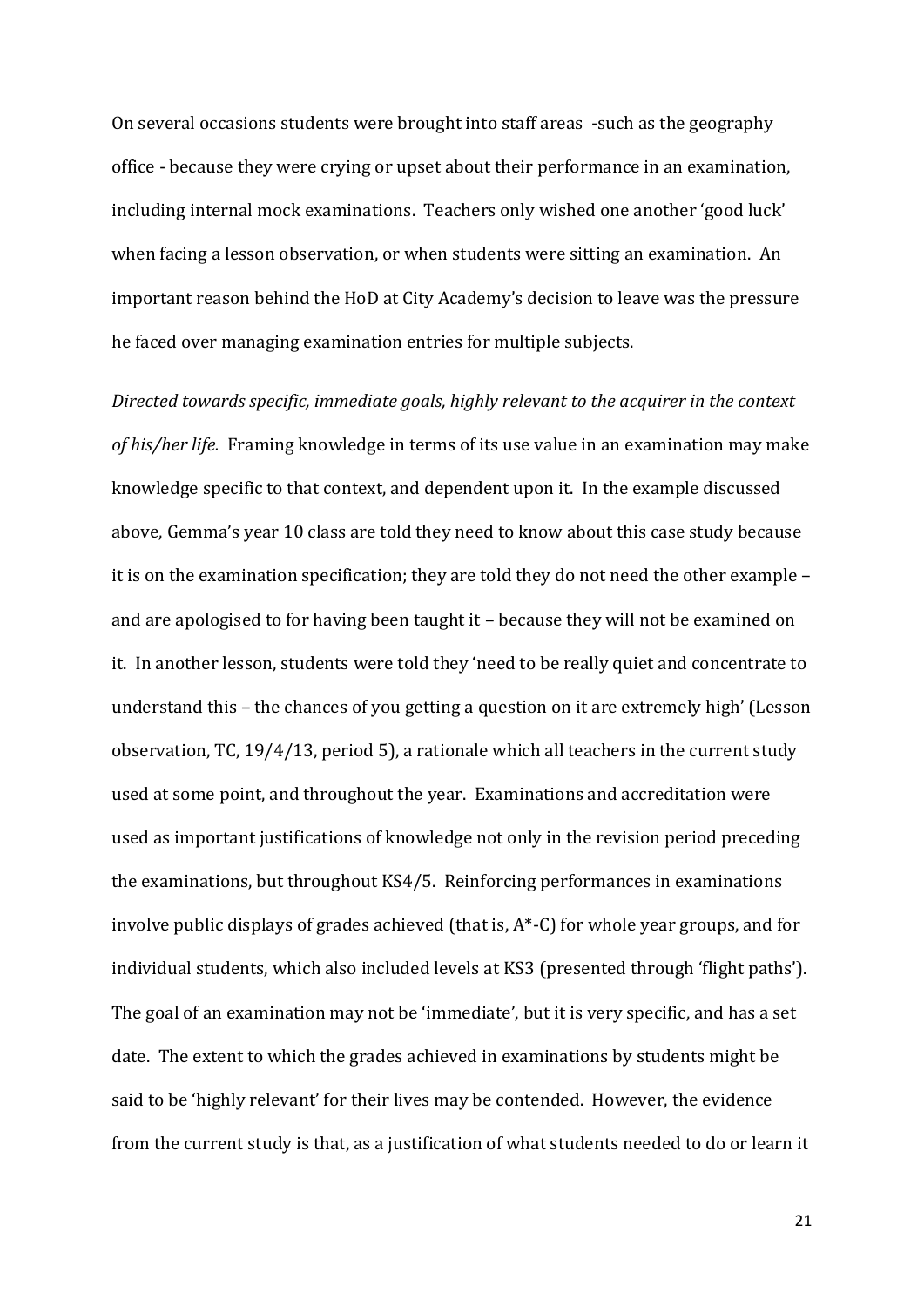was highly effective. In all cases where teachers justified lessons or tasks in terms of needing to be done or learnt for an exam, I did not hear a single objection from a student. Instead, they also seemed committed to this narrative, and would themselves often ask teachers *if we need this for the exam.* Through performance management procedures the high relevance of particular knowledge specific to examination specifications may also be applied to teachers, whose pay and status can be directly linked to the grades achieved by their students.

In the three dimensions of horizontal discourses outlined here (contextually specific, affectively loaded, and aiming at specific goals relevant to individuals' lives), it is argued that the strong role played by accreditation may characterise geographical knowledge in school geography - particularly at KS4/5 - as horizontal discourses. The description offered here also offers a corresponding contrast against dimensions of the summary of powerful knowledge discussed above. In particular, the significance Young and Muller give to disciplinary communities in 'distinguish[ing] the best proposition from other likely contenders' (p.236), and in the production (p.237), and regulation of such knowledge according to disciplinary norms (p.238) contrasts strongly against the role of accreditation described in the current paper. Most significantly, I have argued that the roles of chief examiners as Prophet and Priest prevent engagement with disciplinary understandings and revisions of knowledge.

# **Concluding remarks**

This paper has offered an argument about accreditation - and in particular the multiple roles of chief examiners - in the context of secondary school geography in England. The argument was made through a presentation of aspects of an ethnographic study of three secondary school geography departments, illustrated through a portrayal of a sequence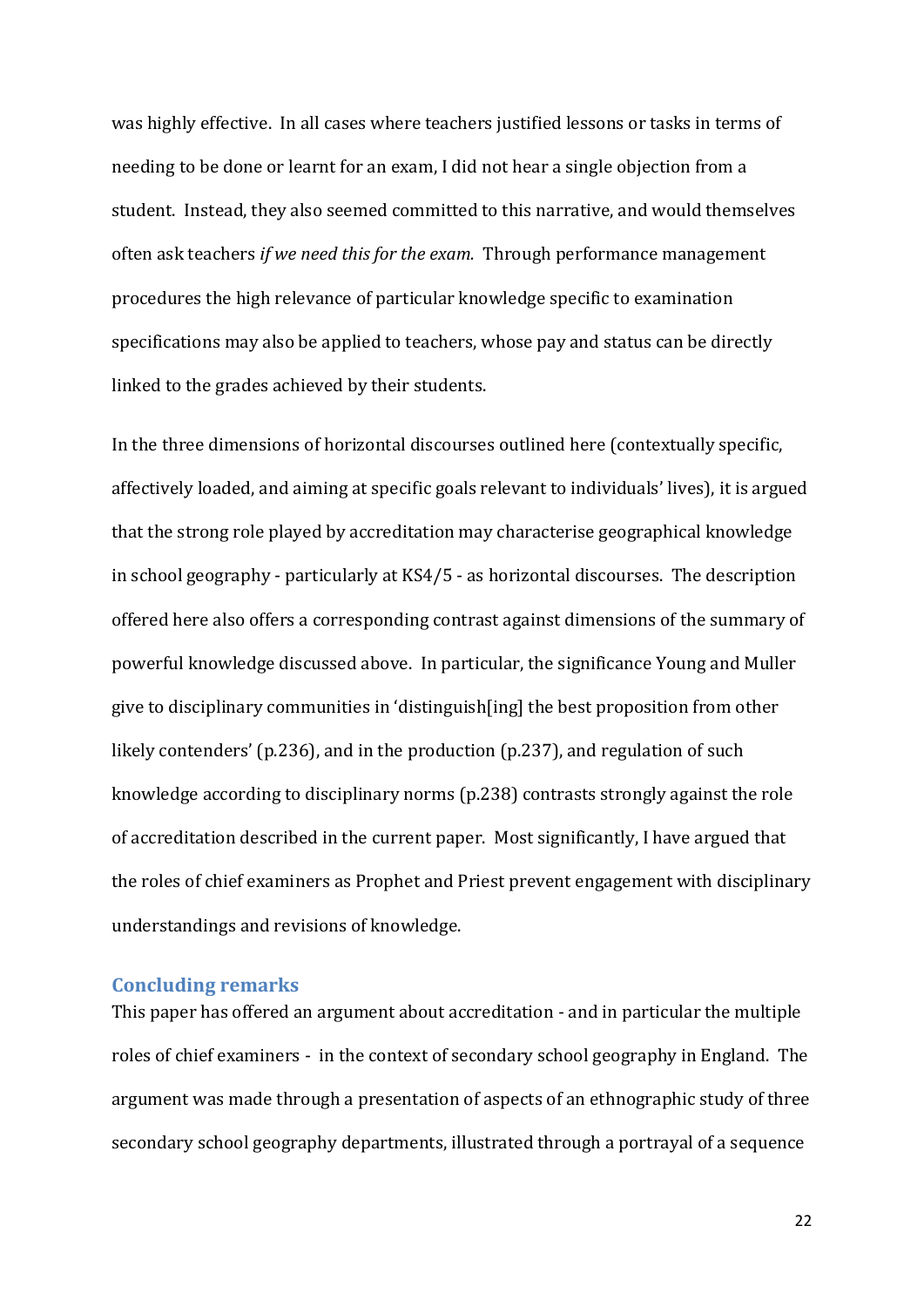of lessons taught by Gemma, a teacher in one of these schools. Ofqual have recently announced that examination boards may continue to endorse commercially available teaching resources, and the argument presented in the current paper extends possible areas of 'risk' identified. Specifically, it has been argued that chief examiners play multiple roles and hold substantial power over school geography. The absence of engagement with academic geographers, or of chief examiner's accountability to academic geographers, may be particularly problematic. The strong role of accreditation in offering a rationale for particular knowledge to be taught has been argued to limit knowledge in school geography to horizontal discourses, potentially limiting students' access to powerful knowledge.

#### **References**

- Ball, S. 2012. *Education Inc.: New Policy Networks and the Neoliberal Imaginary*, Abindgon: Routledge.
- Ball, S. 1981. *Beachside Comprehensive : a case study of secondary schooling*, Cambridge: Cambridge University Press.
- Bernstein, B. 2000. *Pedagogy, Symbolic Control and Identity: theory, research, critique* Rowman & L., Boston.
- Biddulph, M. 2011. Editorial: The knowledge issue. *Teaching Geography*, 36(3), p.89.
- Biesta, G., 2014. Pragmatising the curriculum: bringing knowledge back into the curriculum conversation, but via pragmatism. *Curriculum Journal*, 25(1), pp.29–49.
- Busher, H. & Harris, A. 1999. Leadership for School Improvement: The Role of Head of Department in UK Secondary Schools. *School effectiveness and School Improvement: An International Journal of Research, Policy and Practice,* 11(2), pp.237-258.
- Butt, G. & Collins, G. 2013. Can geography cross "the divide"? In D. Lambert & M. Jones, eds. *Debates in Geography Education*. Abingdon: Routledge, pp. 291–301.

Castree, N., 2003. Reclaiming pedagogy. *Geoforum*, 34(3), pp.283–285.

Crang, M. & Cook, I. 2007. *Doing Ethnographies*, London: Sage.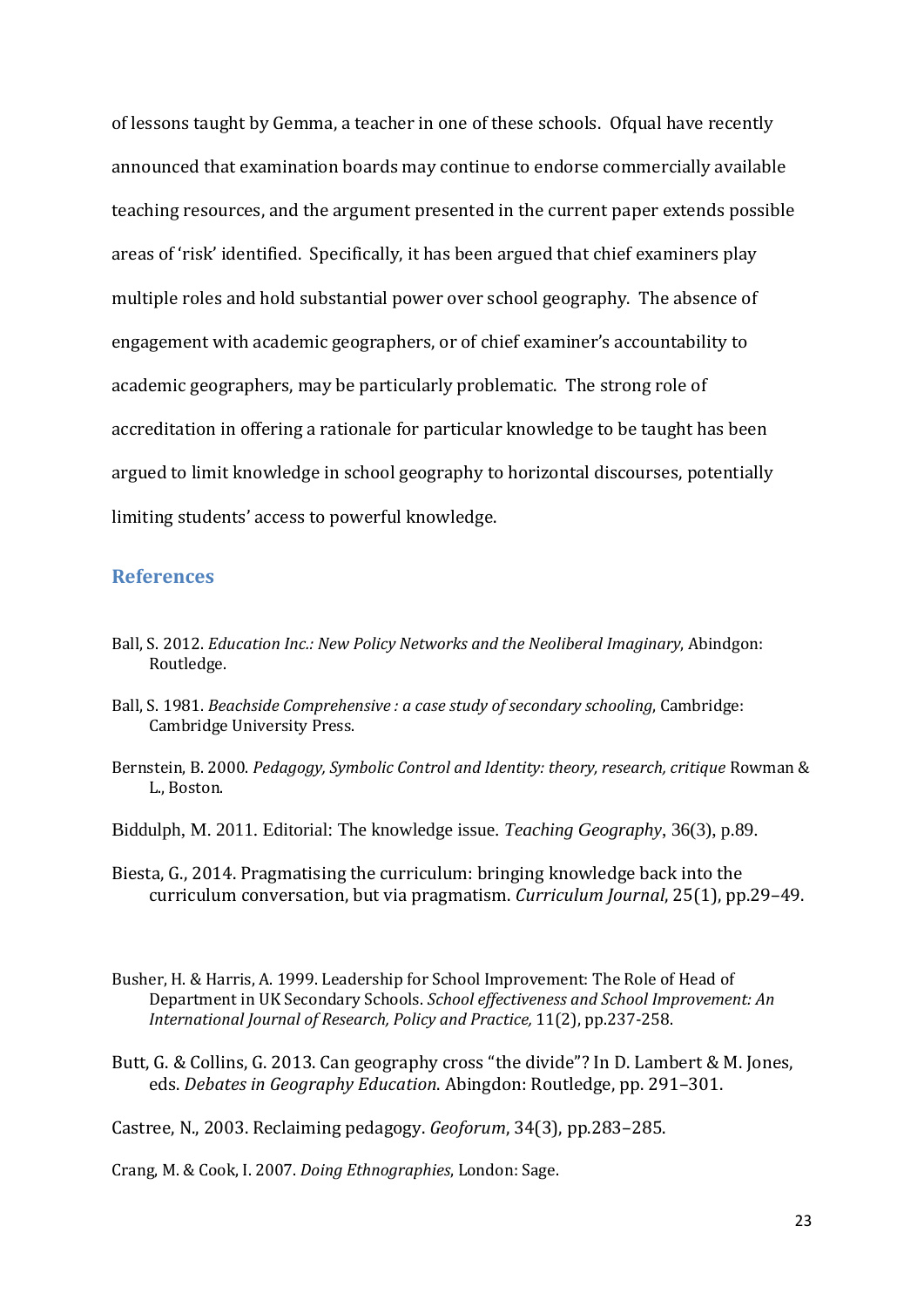- Firth, R. 2013. What constitutes knowledge in geography? In D. Lambert & M. Jones, eds. *Debates in Geography Education*. Abingdon: Routledge, pp. 59–74.
- Firth, R. 2012. Disordering the coalition government's "new" approach to curriculum design and knowledge: the matter of the discipline. , 97(2), pp.86–94.
- Firth, R. 2011. Making geography visible as an object of study in the secondary school curriculum. *Curriculum Journal*, 22(3), pp.289–316.
- Firth, R. 2007. *Geography Teachers, Teaching and the Issue of Knowledge*, Nottingham: Nottingham Jubilee Press.
- Firth, R. 2011. Making geography visible as an object of study in the secondary school curriculum. *Curriculum Journal*, 22(3), pp.289–316.
- Heyman, R., 2000. Research, Pedagogy, and Instrumental Geography. *Antipode*, 32(3), pp.292–307.
- Heyman, R., 2007. "Who's Going to Man the Factories and be the Sexual Slaves if we all get PhDs?" Democratizing Knowledge Production, Pedagogy, and the Detroit Geographical Expedition and Institute. *Antipode*, 39(1), pp.99–120.
- Jeffrey, B. & Troman, G. 2012. *Performativity in UK Education*, Stroud: E & E Publishing.
- Jeffrey, B. & Troman, G. 2004. Time for Ethnography. *British Educational Research Journal*, 30(4), pp.535–548.
- JCQ (Joint Council for Qualifications). 2014, GCSE and Entry Level Results Summer 2014. Available at[: http://www.jcq.org.uk/examination-results/gcses/gcse-and-entry-level](http://www.jcq.org.uk/examination-results/gcses/gcse-and-entry-level-certificate-results-summer-2014)[certificate-results-summer-2014](http://www.jcq.org.uk/examination-results/gcses/gcse-and-entry-level-certificate-results-summer-2014) [Accessed 11/12/14].
- Lambert, D. 2011. Reviewing the case for geography, and the "knowledge turn" in the English National Curriculum. *Curriculum Journal*, 22(2), pp.243–264.
- Lees, L. 2003. Urban geography: "New" urban geography and the ethnographic void. *Progress in Human Geography*, 27(1), pp.107–113.
- Maton, K. 2014. *Knowledge and Knowers: towards a realist sociology of education*, London: Routledge.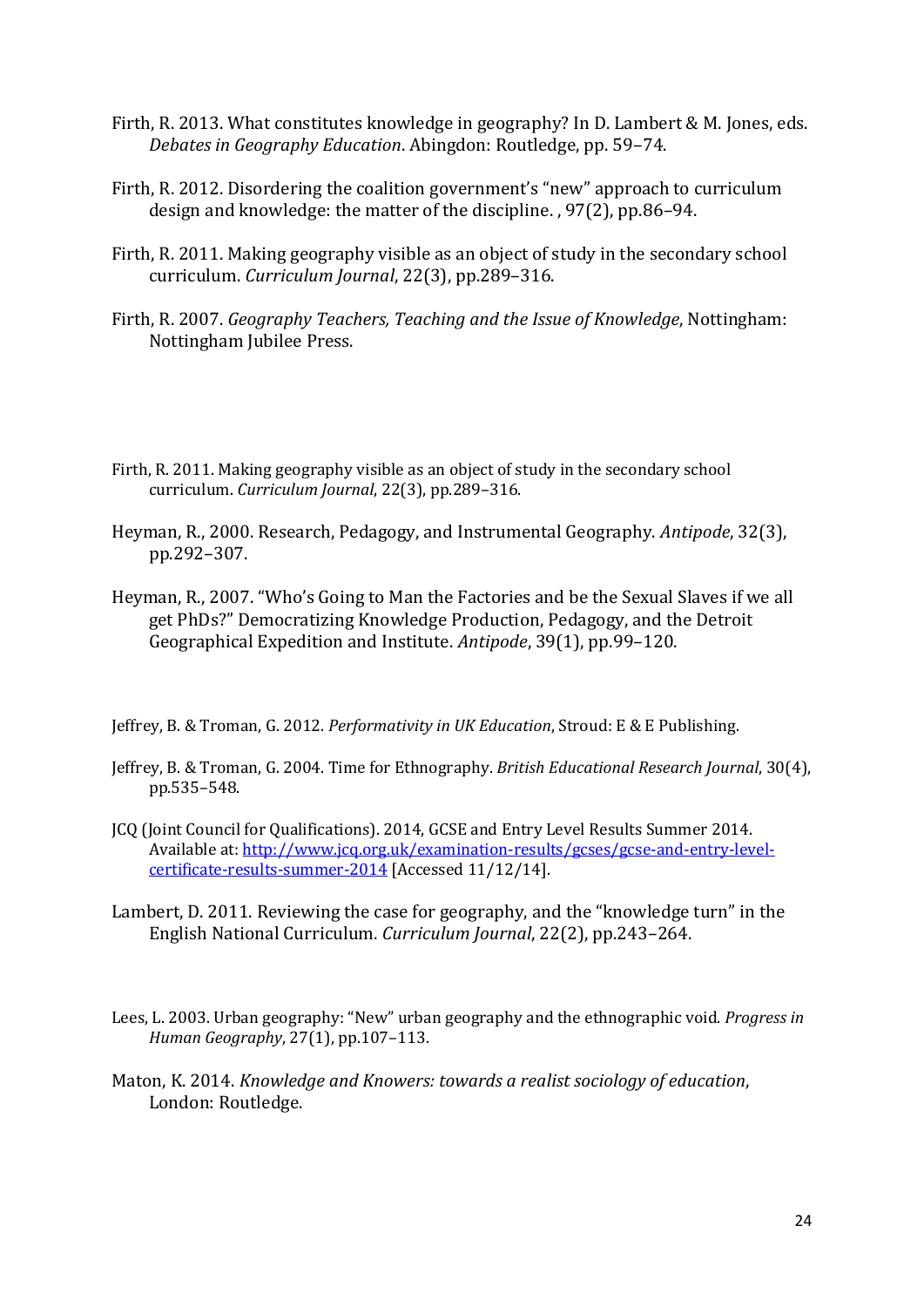Maton, K. & Muller, J. 2007. A sociology for the transmission of knowledges. In F. Christie & J. R. Martin, eds. *Language, Knowledge and Pedagogy: Functional Linguistic and Sociological Perspectives*. London: Continuum, pp. 14–33.

Mills, D. & Morton, M. 2013. *Ethnography in Education*, London: SAGE.

- Moore, R. 2013. *Basil Bernstein: the thinker and the field*, Abingdon: Routledge.
- Morgan, J. 2011. Knowledge and the school geography curriculum: a rough guide for teachers. *Teaching Geography*, 36(3), pp.90–92.
- Morgan, J. 2012. *Teaching Secondary Geography as if the Planet Matters*, Abingdon: Routledge.
- Morgan, J. & Lambert, D. 2011. Editors' introduction. *The Curriculum Journal*, 22(3), pp.279–287.
- Muller, J. 2009. Forms of knowledge and curriculum coherence. *Journal of Education and Work*, 22(3), pp.205–226.

Oates, T. 2014.

- Ofqual, 2014. Endorsement Policy Announcement. Available at: http://ofqual.gov.uk/news/endorsement-policy-announcement/ [Accessed June 30, 2014].
- Paterson, M. 2009. Haptic geographies: ethnography, haptic knowledges and sensuous dispositions. *Progress in Human Geography*, 33(6), pp.766–788.
- Priestley, M. Biesta, G. & Robinson, S., 2013. Teachers as Agents of Change: Teacher Agency and Emerging Models of Curriculum. In M. Priestley & G. Biesta, eds. *Reinventing the Curriculum: New Trends in Curriculum Policy and Practice*. London: Bloomsbury, pp. 187– 206.
- Pring, R., Hayward, G., Hodgson, A., Johnson, J., Keep, E., Oancea, A., Rees, G., Spours, K. & Wilde, S. 2009. *Education for All. The future of education and training for 14-19 year olds*, London: Routledge.
- Richardson, W. 2007. Public policy failure and fiasco in education: perspectives on the British examinations crises of 2000-2002 and other episodes since 1975. *Oxford Review of Education*, 33(2), pp.143-160.
- Roberts, M. 2014. Powerful knowledge and geographical education. *Curriculum Journal*, pp.1–23.
- Smith, C. 2010. *What Is a Person? Rethinking Humanity, Social Life, and the Moral Good from the Person Up* University., London.
- Standish, A. 2008. *Global Perspectives in the Geography Curriculum. Reviewing the moral case for geography*, Abingdon: Routledge.